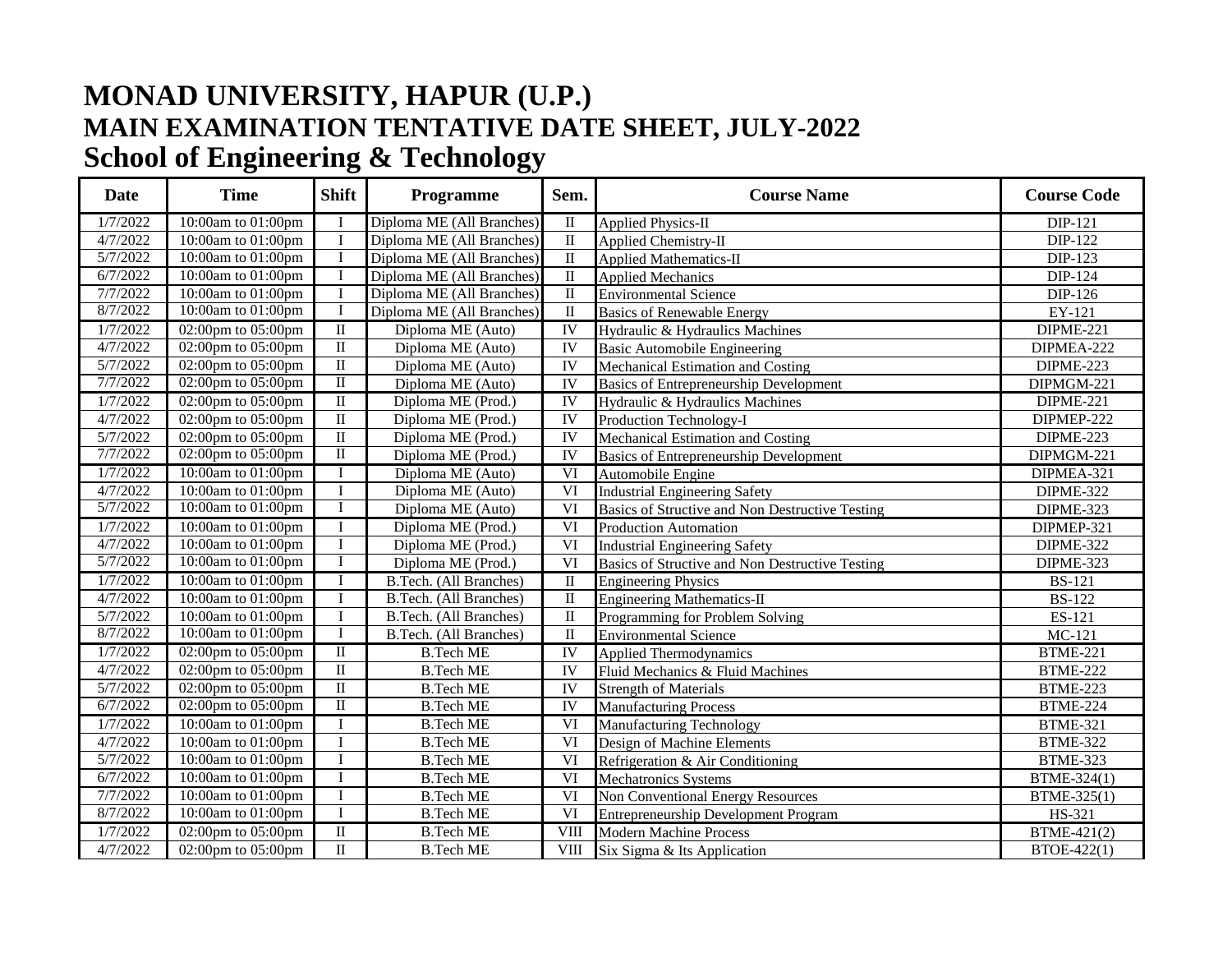| 5/7/2022 | 02:00pm to $05:00$ pm                  | П                               | <b>B.Tech ME</b>     | <b>VIII</b>              | <b>Mechanical Vibrations</b>                                | BTOE-423(1)       |
|----------|----------------------------------------|---------------------------------|----------------------|--------------------------|-------------------------------------------------------------|-------------------|
| 1/7/2022 | $02:00$ pm to $05:00$ pm               | $\overline{\mathbf{u}}$         | Diploma Civil        | IV                       | Hydraulics & Hydraulics Machine                             | DIPCE-223         |
| 4/7/2022 | 02:00pm to 05:00pm                     | $\;$ II                         | Diploma Civil        | IV                       | Concrete Technology                                         | DIPCE-221         |
| 5/7/2022 | 02:00pm to 05:00pm                     | $\;$ II                         | Diploma Civil        | IV                       | Design of Reinforced Concrete Structure                     | DIPCE-222         |
| 6/7/2022 | 02:00pm to 05:00pm                     | $\rm II$                        | Diploma Civil        | IV                       | Soil Mechanics & Foundation Engg.                           | DIPCE-224         |
| 7/7/2022 | 02:00pm to 05:00pm                     | $\overline{\mathbf{u}}$         | Diploma Civil        | $\overline{\mathrm{IV}}$ | Surveying-II                                                | DIPCE-225         |
| 1/7/2022 | 10:00am to 01:00pm                     | $\bf{I}$                        | Diploma Civil        | $\overline{VI}$          | Introduction to Bridge and Tunnel Engineering               | DIPCE-321         |
| 4/7/2022 | 10:00am to 01:00pm                     | I                               | Diploma Civil        | $\overline{VI}$          | Town Planning                                               | DIPCE-322         |
| 5/7/2022 | 10:00am to 01:00pm                     | I                               | Diploma Civil        | VI                       | <b>Waste Water Engineering</b>                              | DIPCE-323         |
| 1/7/2022 | 02:00pm to $05:00$ pm                  | $\overline{\mathbf{u}}$         | <b>B.Tech. Civil</b> | IV                       | <b>Building Material &amp; Construction</b>                 | <b>BTCE-221</b>   |
| 4/7/2022 | 02:00pm to 05:00pm                     | $\overline{\mathbf{u}}$         | <b>B.Tech. Civil</b> | $\overline{IV}$          | Fluid Mechanics & Fluid Machines                            | <b>BTME-222</b>   |
| 5/7/2022 | 02:00pm to 05:00pm                     | $\overline{\mathbf{I}}$         | B.Tech. Civil        | IV                       | <b>Strength of Materials</b>                                | <b>BTME-223</b>   |
| 6/7/2022 | $02:00 \text{pm}$ to $05:00 \text{pm}$ | $\overline{\mathbf{I}}$         | <b>B.Tech. Civil</b> | <b>IV</b>                | <b>Environmental Engineering</b>                            | <b>BTCE-222</b>   |
| 7/7/2022 | 02:00pm to 05:00pm                     | $\mathop{\mathrm{II}}\nolimits$ | B.Tech. Civil        | <b>IV</b>                | Instrumentation & Sensor Technologies for Civil Engineering | <b>BTCE-223</b>   |
| 1/7/2022 | 10:00am to 01:00pm                     | $\bf{I}$                        | <b>B.Tech. Civil</b> | VI                       | <b>Foundation Enginnering</b>                               | <b>BTCE-321</b>   |
| 4/7/2022 | 10:00am to 01:00pm                     | $\bf I$                         | B.Tech. Civil        | $\overline{\text{VI}}$   | <b>Transportation Engineering</b>                           | <b>BTCE-322</b>   |
| 5/7/2022 | 10:00am to 01:00pm                     | $\mathbf I$                     | <b>B.Tech. Civil</b> | $\overline{\text{VI}}$   | Design of Concrete Structure                                | <b>BTCE-323</b>   |
| 6/7/2022 | 10:00am to 01:00pm                     | $\bf{I}$                        | B.Tech. Civil        | VI                       | <b>Advance Structural Analysis</b>                          | <b>BTCE-324</b>   |
| 7/7/2022 | 10:00am to 01:00pm                     | $\bf{I}$                        | B.Tech. Civil        | VI                       | Air & Noise Pollution Control                               | <b>BTCE-325</b>   |
| 8/7/2022 | 10:00am to 01:00pm                     | I                               | B.Tech. Civil        | $\overline{\text{VI}}$   | <b>Entrepreneurship Development Program</b>                 | HS-321            |
| 1/7/2022 | 02:00pm to 05:00pm                     | $\overline{\mathbf{u}}$         | <b>B.Tech. Civil</b> | VIII                     | Earthquake Resistant Design of Structure                    | <b>BTCE-421</b>   |
| 4/7/2022 | 02:00pm to 05:00pm                     | $\overline{\mathbf{u}}$         | <b>B.Tech. Civil</b> | $\overline{\text{VIII}}$ | Metro Systems & Engineering                                 | <b>BTCE-422</b>   |
| 5/7/2022 | 02:00pm to 05:00pm                     | $\overline{\mathbf{u}}$         | <b>B.Tech. Civil</b> | VIII                     | <b>Town Planning</b>                                        | <b>BTCE-423</b>   |
| 1/7/2022 | 02:00pm to 05:00pm                     | $\mathbf{I}$                    | Diploma EE           | $\overline{\text{IV}}$   | <b>Electrical and Electronics Engineering Materials</b>     | <b>DIPEE-221</b>  |
| 4/7/2022 | 02:00pm to 05:00pm                     | $\overline{\mathbf{u}}$         | Diploma EE           | <b>IV</b>                | <b>Electrical Circuit Theory</b>                            | <b>DIPEE-222</b>  |
| 5/7/2022 | $02:00$ pm to $05:00$ pm               | $\;$ II                         | Diploma EE           | IV                       | Electrical Machine-II                                       | DIPEE-223         |
| 6/7/2022 | 02:00pm to 05:00pm                     | $\overline{\mathbf{I}}$         | Diploma EE           | <b>IV</b>                | Power System-II                                             | DIPEE-224         |
| 1/7/2022 | 10:00am to 01:00pm                     | $\bf{I}$                        | Diploma EE           | VI                       | <b>Utilization of Electrical Energy</b>                     | <b>DIPEE-321</b>  |
| 4/7/2022 | 10:00am to 01:00pm                     | $\bf I$                         | Diploma EE           | $\overline{VI}$          | Wind and Solar Energy System                                | DIPEE-322         |
| 5/7/2022 | 10:00am to 01:00pm                     | T                               | Diploma EE           | VI                       | Transmission & Distribution of electrical power             | DIPEE-323         |
| 1/7/2022 | $02:00$ pm to $05:00$ pm               | $\overline{\mathbf{u}}$         | <b>B.Tech. EEE</b>   | <b>IV</b>                | <b>Digital Electronics</b>                                  | <b>BTEE-221</b>   |
| 4/7/2022 | $02:00 \text{pm}$ to $05:00 \text{pm}$ | $\;$ II                         | <b>B.Tech. EEE</b>   | IV                       | Electrical Machine-II                                       | <b>BTEE-222</b>   |
| 5/7/2022 | 02:00pm to 05:00pm                     | $\overline{\mathbf{u}}$         | <b>B.Tech. EEE</b>   | IV                       | <b>Power Electronics</b>                                    | <b>BTEE-223</b>   |
| 6/7/2022 | 02:00pm to 05:00pm                     | $\overline{\mathbf{I}}$         | <b>B.Tech. EEE</b>   | IV                       | Signal and System                                           | <b>BTEE-224</b>   |
| 1/7/2022 | 10:00am to 01:00pm                     | Ι.                              | <b>B.Tech. EEE</b>   | VI                       | Power System-II                                             | <b>BTEE-321</b>   |
| 4/7/2022 | 10:00am to 01:00pm                     | I                               | <b>B.Tech. EEE</b>   | $\overline{\text{VI}}$   | Measurement and Instrumentation Laboratory                  | <b>BTEE-322</b>   |
| 5/7/2022 | 10:00am to 01:00pm                     | $\mathbf I$                     | <b>B.Tech. EEE</b>   | $\overline{\text{VI}}$   | Electric and hybrid vehicles                                | BTEE-324-2        |
| 6/7/2022 | 10:00am to 01:00pm                     | $\bf I$                         | <b>B.Tech. EEE</b>   | $\overline{\text{VI}}$   | High voltage engineering                                    | <b>BTEE-325-2</b> |
| 7/7/2022 | 10:00am to 01:00pm                     | $\bf{I}$                        | <b>B.Tech.</b> EEE   | $\overline{\text{VI}}$   | Switch gear and protection                                  | BTEE-326-1        |
| 8/7/2022 | 10:00am to 01:00pm                     | I                               | <b>B.Tech. EEE</b>   | $\overline{\text{VI}}$   | <b>Entrepreneurship Development Programme</b>               | HS-321            |
| 1/7/2022 | 02:00pm to 05:00pm                     | $\overline{\mathbf{u}}$         | <b>B.Tech. EEE</b>   | VIII                     | <b>Special Electrical Machines</b>                          | <b>BTEE-421</b>   |
| 4/7/2022 | 02:00pm to 05:00pm                     | $\overline{\mathbf{u}}$         | <b>B.Tech. EEE</b>   | <b>VIII</b>              | <b>Smart Grid Technology</b>                                | <b>BTEE-422</b>   |
| 5/7/2022 | 02:00pm to 05:00pm                     | $\mathbf{I}$                    | <b>B.Tech. EEE</b>   | VIII                     | <b>Biomedical Instrumentation</b>                           | <b>BTEE-423</b>   |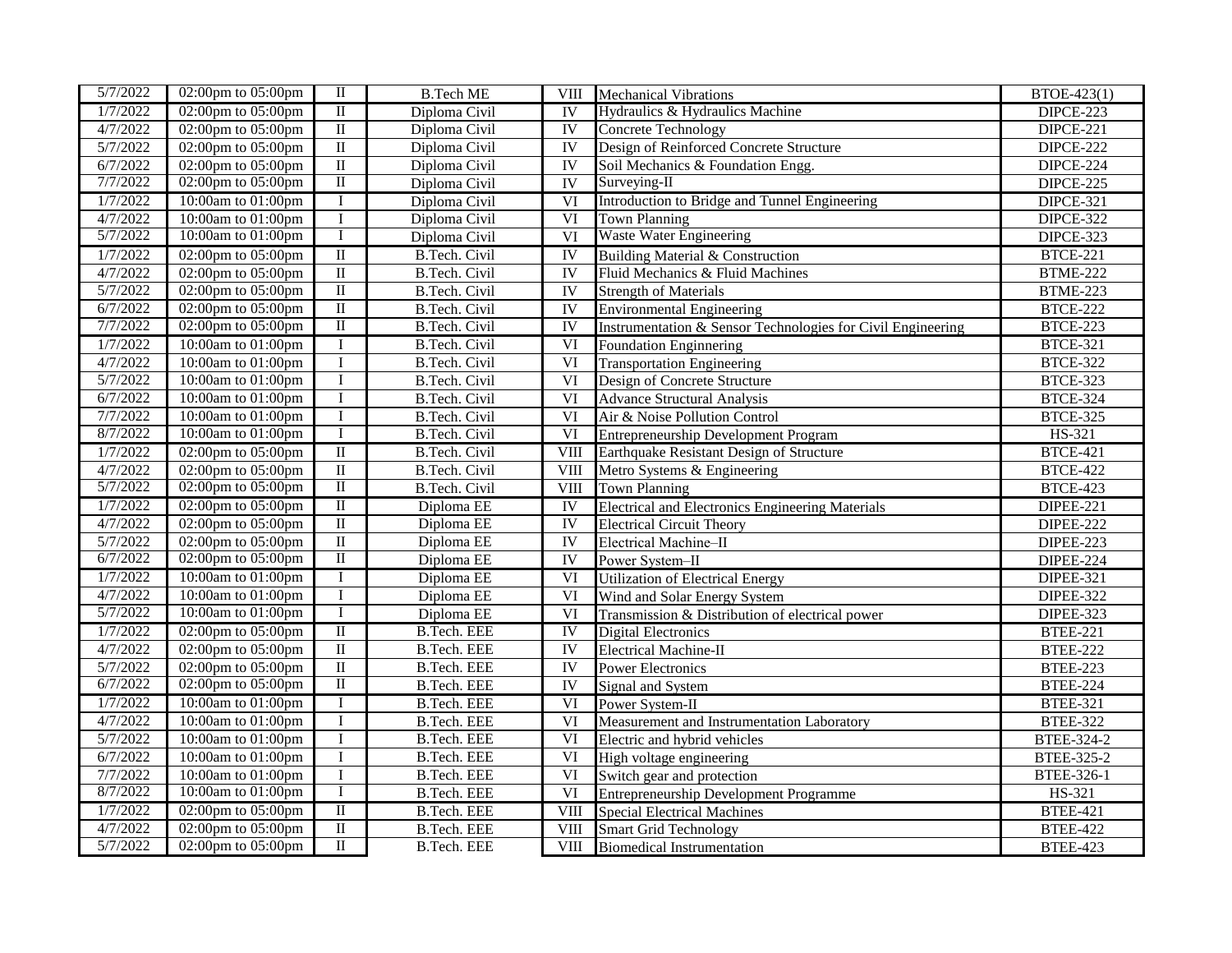| 1/7/2022 | 02:00pm to 05:00pm    | $\rm II$                | Diploma CS        | IV                        | Data Structure                                | DIPCS-221         |
|----------|-----------------------|-------------------------|-------------------|---------------------------|-----------------------------------------------|-------------------|
| 4/7/2022 | 02:00pm to 05:00pm    | $\mathbf{I}$            | Diploma CS        | <b>IV</b>                 | Database Management System                    | DIPCS-222         |
| 5/7/2022 | 02:00pm to 05:00pm    | $\overline{\mathbf{I}}$ | Diploma CS        | <b>IV</b>                 | Data Communication and Network                | DIPCS-223         |
| 6/7/2022 | 02:00pm to 05:00pm    | $\rm II$                | Diploma CS        | IV                        | OOPs With C++                                 | DIPCS-224         |
| 7/7/2022 | 02:00pm to 05:00pm    | $\rm II$                | Diploma CS        | IV                        |                                               | DIPMGM-221/DIPCS- |
|          |                       |                         |                   |                           | <b>Basics of Entrepreneurship Development</b> | 225               |
| 1/7/2022 | 10:00am to 01:00pm    | $\mathbf I$             | Diploma CS        | VI                        | <b>Python Programming</b>                     | <b>DIPCS-323</b>  |
| 4/7/2022 | 10:00am to 01:00pm    | $\mathbf I$             | Diploma CS        | VI                        | <b>Internet Of Things</b>                     | <b>DIPCS-324</b>  |
| 1/7/2022 | 02:00pm to 05:00pm    | $\overline{\mathbb{I}}$ | <b>B.Tech. CS</b> | <b>IV</b>                 | Formal Language & Automata Theory             | <b>BTCS-221</b>   |
| 4/7/2022 | 02:00pm to 05:00pm    | $\rm II$                | <b>B.Tech. CS</b> | $\overline{\rm I}{\rm V}$ | Computer Organization & Architecture          | <b>BTCS-222</b>   |
| 5/7/2022 | 02:00pm to 05:00pm    | $\overline{\mathbb{I}}$ | <b>B.Tech. CS</b> | $\overline{IV}$           | <b>Operating Systems</b>                      | <b>BTCS-223</b>   |
| 6/7/2022 | 02:00pm to 05:00pm    | $\overline{\mathbb{I}}$ | <b>B.Tech. CS</b> | <b>IV</b>                 | OOPs with C++                                 | <b>BTCS-224</b>   |
| 7/7/2022 | 02:00pm to 05:00pm    | $\rm II$                | <b>B.Tech. CS</b> | $\overline{IV}$           | <b>Discrete Mathematics</b>                   | <b>BTCS-225</b>   |
| 1/7/2022 | 10:00am to 01:00pm    | $\overline{I}$          | <b>B.Tech. CS</b> | VI                        | <b>Java Programming</b>                       | <b>BTCS-321</b>   |
| 4/7/2022 | 10:00am to 01:00pm    | $\bf I$                 | B.Tech. CS        | VI                        | <b>Computer Networks</b>                      | <b>BTCS-322</b>   |
| 5/7/2022 | 10:00am to 01:00pm    | $\bf I$                 | <b>B.Tech. CS</b> | $\overline{\text{VI}}$    | Cryptography and Network Security             | BTCS-323-1        |
| 6/7/2022 | 10:00am to 01:00pm    | $\mathbf I$             | <b>B.Tech. CS</b> | VI                        | <b>Distributed Systems</b>                    | BTCS-324-1        |
| 8/7/2022 | 10:00am to 01:00pm    | $\mathbf I$             | <b>B.Tech. CS</b> | VI                        | <b>Entrepreneurship Development Program</b>   | HS-321            |
| 1/7/2022 | 02:00pm to $05:00$ pm | $\rm II$                | <b>B.Tech. CS</b> | VIII                      | <b>Internet of Things</b>                     | <b>BTCS-422</b>   |
| 4/7/2022 | 02:00pm to 05:00pm    | $\rm II$                | <b>B.Tech. CS</b> | VIII                      | Machine Learning                              | <b>BTCS-423</b>   |
| 1/7/2022 | 10:00am to 01:00pm    | $\mathbf I$             | <b>BCA</b>        | $\overline{\rm II}$       | <b>Database Management Systems</b>            | <b>BCA-121</b>    |
| 4/7/2022 | 10:00am to 01:00pm    | $\bf I$                 | <b>BCA</b>        | $\rm II$                  | Data Structure Using "C"                      | <b>BCA-122</b>    |
| 5/7/2022 | 10:00am to 01:00pm    | $\mathbf I$             | <b>BCA</b>        | $\rm II$                  | <b>Computer Communication Networks</b>        | <b>BCA-123</b>    |
| 6/7/2022 | 10:00am to 01:00pm    | $\overline{I}$          | <b>BCA</b>        | $\rm II$                  | Digital Electronics and computer organisation | <b>BCA-124</b>    |
| 7/7/2022 | 10:00am to 01:00pm    | $\overline{I}$          | <b>BCA</b>        | $\overline{\rm II}$       | Mathematics-II                                | <b>BCA-125</b>    |
| 8/7/2022 | 10:00am to 01:00pm    | $\overline{I}$          | <b>BCA</b>        | $\rm II$                  | <b>Environmental Sciences</b>                 | $MC-121$          |
| 1/7/2022 | 02:00pm to 05:00pm    | $\overline{\rm II}$     | <b>BCA</b>        | IV                        | Computer Architecture & Assembly Language     | <b>BCA-221</b>    |
| 4/7/2022 | 02:00pm to 05:00pm    | $\rm II$                | <b>BCA</b>        | $\overline{IV}$           | Computer Graphics & Multimedia Application    | <b>BCA-222</b>    |
| 5/7/2022 | 02:00pm to 05:00pm    | $\overline{\rm II}$     | <b>BCA</b>        | <b>IV</b>                 | Java Programming                              | <b>BCA-223</b>    |
| 6/7/2022 | 02:00pm to 05:00pm    | $\rm II$                | $\rm BCA$         | <b>IV</b>                 | Data Ware Housing & Data Mining               | <b>BCA-224-2</b>  |
| 7/7/2022 | 02:00pm to 05:00pm    | $\rm II$                | <b>BCA</b>        | $\overline{IV}$           | Cryptography&Network Security                 | <b>BCA-225-1</b>  |
| 1/7/2022 | 10:00am to 01:00pm    | $\bf{I}$                | <b>BCA</b>        | VI                        | <b>Python Programming</b>                     | <b>BCA-322</b>    |
| 4/7/2022 | 10:00am to 01:00pm    | $\mathbf I$             | <b>BCA</b>        | VI                        | <b>Internet of Things</b>                     | <b>BCA-323</b>    |
| 1/7/2022 | 02:00pm to 05:00pm    | $\rm II$                | B.Sc. CS          | IV                        | Computer Architecture & Assembly Language     | <b>BCA-221</b>    |
| 4/7/2022 | 02:00pm to 05:00pm    | $\mathbf{I}$            | B.Sc. CS          | $\overline{IV}$           | Computer Graphics & Multimedia Application    | <b>BCA-222</b>    |
| 5/7/2022 | 02:00pm to 05:00pm    | $\overline{\rm II}$     | B.Sc. CS          | $\overline{\rm I}$        | Java Programming                              | <b>BCA-223</b>    |
| 6/7/2022 | 02:00pm to 05:00pm    | $\overline{\rm II}$     | B.Sc. CS          | $\overline{\rm I}$        | Analysis of algorithm and Data Structure      | <b>BCS-221</b>    |
| 7/7/2022 | 02:00pm to 05:00pm    | $\overline{\rm II}$     | B.Sc. CS          | $\overline{IV}$           | Cryptography & Network Security               | <b>BCA-225-1</b>  |
| 1/7/2022 | 10:00am to 01:00pm    | $\mathbf I$             | B.Sc. CS          | VI                        | <b>Python Programming</b>                     | <b>BCA-322</b>    |
| 4/7/2022 | 10:00am to 01:00pm    | $\overline{I}$          | B.Sc. CS          | VI                        | Internet of Things                            | <b>BCA-323</b>    |
| 1/7/2022 | 10:00am to 01:00pm    | $\mathbf I$             | MCA               | $\rm II$                  | Theory of Automata & Formal Languages         | <b>MCA-121</b>    |
| 4/7/2022 | 10:00am to 01:00pm    | $\overline{I}$          | $\rm MCA$         | $\overline{\rm II}$       | Object Oriented Programming $& C++$           | <b>MCA-122</b>    |
| 5/7/2022 | 10:00am to 01:00pm    | $\mathbf I$             | <b>MCA</b>        | $\overline{\rm II}$       | <b>Operating System</b>                       | MCA-123-1         |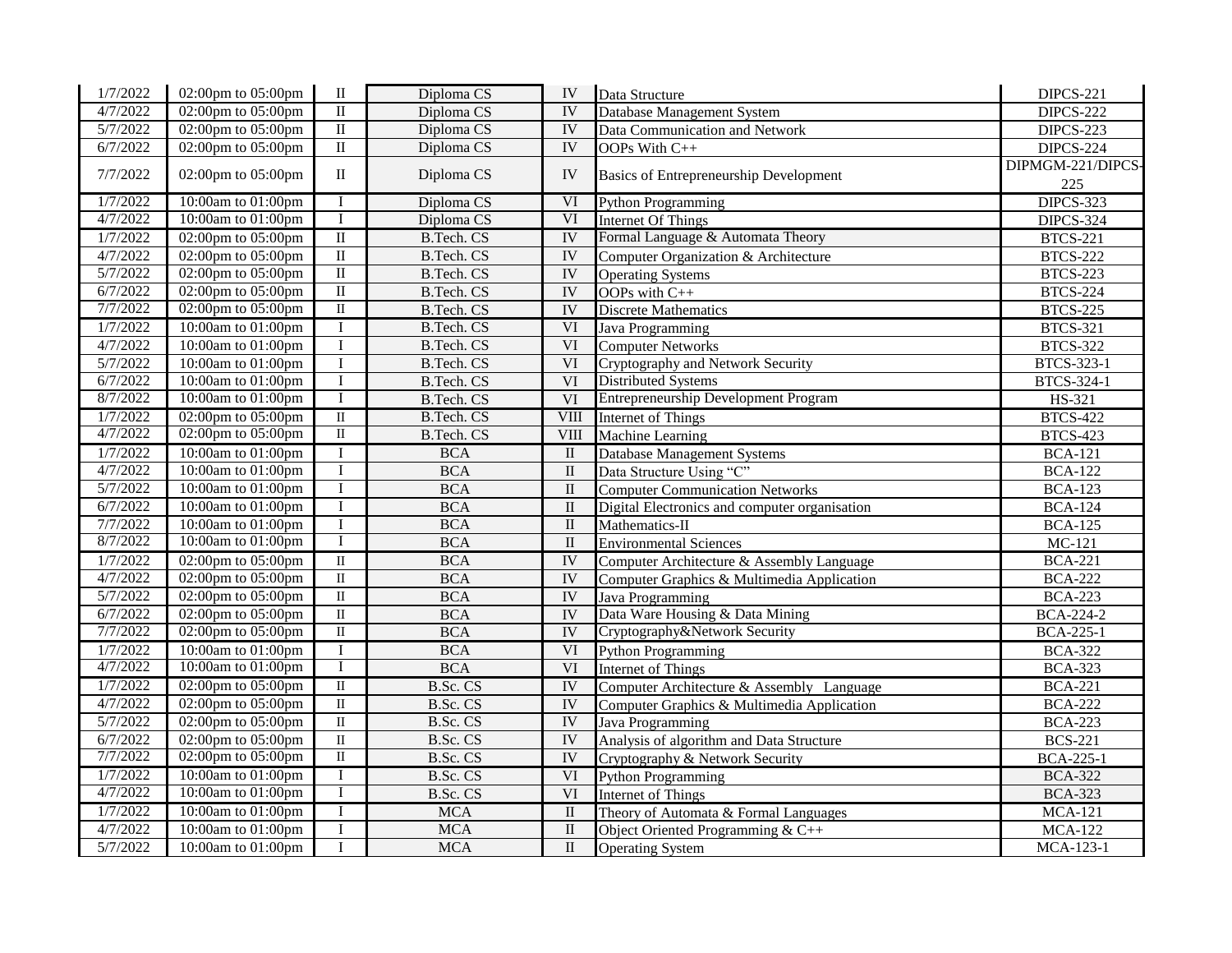| 6/7/2022  | 10:00am to 01:00pm            | I                       | <b>MCA</b>                                      | $\rm II$                | Database management System                                  | <b>MCA-124</b>      |
|-----------|-------------------------------|-------------------------|-------------------------------------------------|-------------------------|-------------------------------------------------------------|---------------------|
| 7/7/2022  | 10:00am to 01:00pm            | $\mathbf{I}$            | <b>MCA</b>                                      | $\overline{\rm II}$     | Data Structure & Analysis Algorithm                         | <b>MCA-125</b>      |
| 1/7/2022  | 02:00pm to 05:00pm            | $\rm II$                | <b>MCA</b>                                      | <b>IV</b>               | <b>Internet of Things</b>                                   | <b>MCA-221</b>      |
| 4/7/2022  | 02:00pm to 05:00pm            | $\rm II$                | <b>MCA</b>                                      | <b>IV</b>               | <b>Python Programming</b>                                   | <b>MCA-222</b>      |
| 5/7/2022  | 02:00pm to 05:00pm            | $\rm II$                | <b>MCA</b>                                      | $\overline{IV}$         | C# & .net Framework                                         | <b>MCA-223</b>      |
|           |                               |                         | <b>School of Humanities and Social Sciences</b> |                         |                                                             |                     |
| 1/7/2022  | 10:00am to 01:00pm            | I                       | B.A.                                            | $\mathbf{I}$            | <b>Western Philosophy</b>                                   | A10020IT            |
| 4/7/2022  | 10:00am to 01:00pm            | $\overline{I}$          | B.A.                                            | $\rm II$                | <b>English Poetry</b>                                       | A040201T            |
| 5/7/2022  | 10:00am to 01:00pm            | $\mathbf I$             | B.A.                                            | $\rm II$                | Principles of Macro Economics                               | A080201T            |
| 11/7/2022 | 10:00am to 12:00pm            | $\mathbf I$             | B.A.                                            | $\rm II$                | First Aid and Health                                        | Z020201             |
| 12/7/2022 | 10:00am to 01:00pm            | $\mathbf{I}$            | B.A.                                            | $\overline{\rm II}$     | Disaster Management                                         | E000201T            |
| 1/7/2022  | 02:00pm to 05:00pm            | $\overline{\mathbf{u}}$ | B.A. Gen.                                       | IV                      | Economics IV (ELDC's) Economics of Less Developed Countries | BAECN-221           |
| 4/7/2022  | 02:00pm to 05:00pm            | $\overline{\rm II}$     | B.A. Gen.                                       | $\overline{IV}$         | <b>English IV Drama/Fiction</b>                             | BAEN-221A/B         |
| 5/7/2022  | 02:00pm to 05:00pm            | $\overline{\rm II}$     | B.A. Gen.                                       | IV                      | Yoga Philosophy /(b) Social and Political Philosophy        | PHLE-221-1/2        |
| 6/7/2022  | 02:00pm to 05:00pm            | $\overline{\rm II}$     | B.A. Gen.                                       | $\overline{IV}$         | Fundamental of Value Education in Profession                | <b>FVEP-221</b>     |
| 8/7/2022  | 02:00pm to 05:00pm            | $\mathbf{I}$            | B.A. Gen.                                       | $\overline{IV}$         | Positive Psychology                                         | $MC-221$            |
| 1/7/2022  | 02:00pm to 05:00pm            | $\overline{\mathbf{u}}$ | <b>BFA</b>                                      | <b>IV</b>               | History of Visual Arts and Design-IV                        | $BFA(P/A/S)-221$    |
| 4/7/2022  | 02:00pm to 05:00pm            | $\overline{\mathbf{u}}$ | <b>BFA</b>                                      | $\overline{IV}$         | Materials and Method-II                                     | $BFA(P/S)-222$      |
| 1/7/2022  | 10:00am to 01:00pm            | I                       | <b>BFA</b>                                      | VI                      | History of Visual Arts and Design-VI                        | $BFA(P/A/S)-321$    |
| 4/7/2022  | 10:00am to 01:00pm            | I                       | <b>BFA</b>                                      | $\overline{\text{VI}}$  | Materials and Method-IV                                     | <b>BFA(P/S)-322</b> |
| 1/7/2022  | 10:00am to 01:00pm            | $\mathbf I$             | M.A. (Economics)                                | $\overline{\rm II}$     | Micro Economics Analysis-II                                 | <b>MEC-121</b>      |
| 4/7/2022  | 10:00am to 01:00pm            | $\mathbf I$             | M.A. (Economics)                                | $\rm II$                | Public Economics-II                                         | <b>MEC-122</b>      |
| 5/7/2022  | 10:00am to 01:00pm            | $\mathbf{I}$            | M.A. (Economics)                                | $\rm II$                | <b>International Trade-II</b>                               | <b>MEC-123</b>      |
|           |                               |                         |                                                 |                         | <b>Elective Course (Any one)</b>                            |                     |
|           |                               |                         |                                                 |                         | (A) Agricultural Economics                                  | <b>MEC-124</b>      |
| 6/7/2022  | 10:00am to 01:00pm            | $\mathbf{I}$            | M.A. (Economics)                                | $\mathbf{I}$            | (B) Labour Economics                                        | <b>MEC-124</b>      |
|           |                               |                         |                                                 |                         | (C) Gender Economics (Swayam)                               | <b>MEC-124</b>      |
| 1/7/2022  | 10:00am to 01:00pm            | I                       | M.A. (English)                                  | $\overline{\rm II}$     | <b>Romantic Literature</b>                                  | <b>MAEN-121</b>     |
| 4/7/2022  | 10:00am to 01:00pm            | $\mathbf I$             | M.A. (English)                                  | $\mathbf{I}$            | Victorian Poetry                                            | <b>MAEN-122</b>     |
| 5/7/2022  | 10:00am to 01:00pm            | $\overline{I}$          | M.A. (English)                                  | $\mathbf{I}$            | English Linguistic & Phonetics                              | <b>MAEN-123</b>     |
| 6/7/2022  | 10:00am to 01:00pm            | I                       | $M.A.$ (English)                                | $\mathbf{I}$            | American Literature /Australian Literature                  | <b>MAEN-124</b>     |
| 1/7/2022  | 10:00am to 01:00pm            | $\mathbf{I}$            | M.A (Philosophy)                                | $\mathbf{I}$            | Epistemology (Indian)                                       | <b>PHIC-121</b>     |
| 4/7/2022  | 10:00am to 01:00pm            | $\mathbf{I}$            | M.A (Philosophy)                                | $\mathbf{I}$            | Epistemology (Western)                                      | <b>PHIC-122</b>     |
| 5/7/2022  | 10:00am to 01:00pm            | T                       | M.A (Philosophy)                                | $\overline{\mathbf{u}}$ | Contemporary Indian Philosophy                              | <b>PHIC-124</b>     |
|           |                               |                         |                                                 |                         | Philosophy of Human Rights<br>(A)                           |                     |
| 6/7/2022  | 10:00am to 01:00pm            | $\mathbf{I}$            | M.A (Philosophy)                                | $\rm II$                | <b>Contemporary Political Philosophy</b><br>(B)             | PHIE-123            |
|           |                               |                         |                                                 |                         | (C)<br>Indian Philosophy: An Introduction (Swayam)          |                     |
| 1/7/2022  | 10:00am to 01:00pm            | $\bf{I}$                | M.LIS.                                          | $\overline{\mathbf{u}}$ | <b>Information Storage and Retrieval System</b>             | <b>MLIS-121</b>     |
| 4/7/2022  | 10:00am to 01:00pm            | $\mathbf{I}$            | M.LIS.                                          | $\mathbf{I}$            | Knowledge Organisation: Cataloguing                         | <b>MLIS-122</b>     |
|           |                               |                         |                                                 |                         | Any ONE of the following:                                   |                     |
|           |                               |                         | M.LIS.                                          | $\overline{\rm II}$     | <b>Information Sources and Systems</b>                      |                     |
|           | $5/7/2022$ 10:00am to 01:00pm | $\mathbf{r}$            | M.LIS.                                          | $\rm II$                | a) Natural Sciences                                         | <b>MLIS-124</b>     |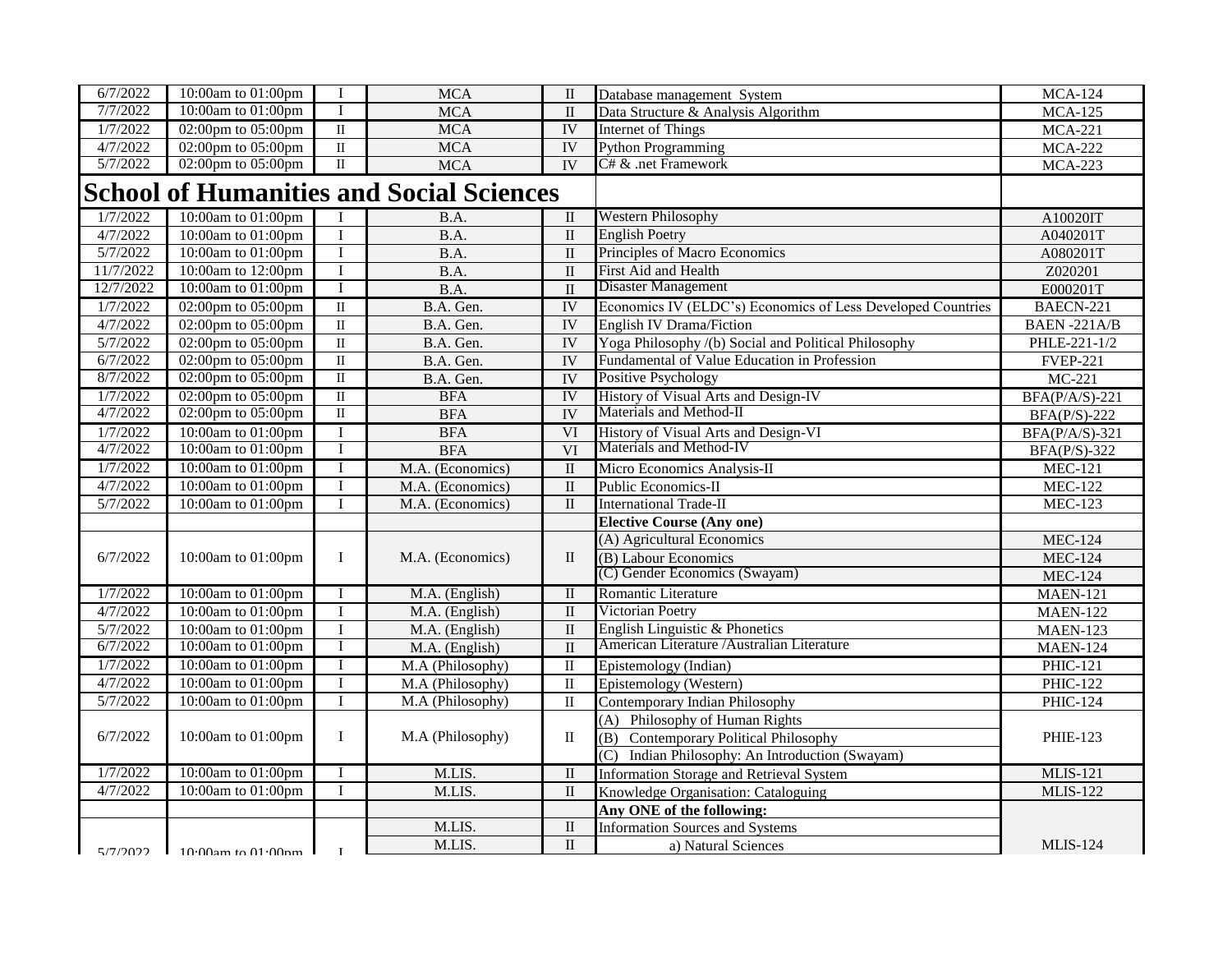| J/I/LULL  | rotoom to original |                         |                                                   |                         |                                                                |                  |
|-----------|--------------------|-------------------------|---------------------------------------------------|-------------------------|----------------------------------------------------------------|------------------|
|           |                    |                         | M.LIS.                                            | $\mathbf{I}$            | b) Social Sciences                                             |                  |
|           |                    |                         | M.LIS.                                            | $\rm II$                | c) Medical Sciences                                            |                  |
| 6/7/2022  | 10:00am to 01:00pm | $\bf{I}$                | M.LIS.                                            | $\rm II$                | Information Technology Application in LIS (Theory)             | <b>MLIS-125</b>  |
| 1/7/2022  | 02:00pm to 05:00pm | $\overline{\rm II}$     | $B.Sc.$ (FD)                                      | <b>IV</b>               | <b>Fundamental of Apparel Production</b>                       | <b>BSCFD-221</b> |
| 4/7/2022  | 02:00pm to 05:00pm | $\rm II$                | B.Sc. (FD)                                        | $\overline{IV}$         | <b>Fashion Accessories</b>                                     | BSCFD-222        |
|           |                    |                         | <b>School of Agriculture and Applied Sciences</b> |                         |                                                                |                  |
| 1/7/2022  | 10:00am to 01:00pm | $\bf{I}$                | B.Sc.                                             | $\mathbf{I}$            | Thermal Physics & Semiconductor Devices                        | B010201T         |
| 4/7/2022  | 10:00am to 01:00pm | $\bf I$                 | B.Sc.                                             | $\mathbf{I}$            | Bioorganic and Medicinal Chemistry                             | B020201T         |
| 5/7/2022  | 10:00am to 01:00pm | $\mathbf I$             | B.Sc.                                             | $\mathbf{I}$            | Matrices and Differential Equations & Geometry                 | B030201T         |
| 6/7/2022  | 10:00am to 01:00pm | $\mathbf I$             | B.Sc.                                             | $\rm II$                | Archegoniates & Plant Architecture                             | B040201T         |
| 8/7/2022  | 10:00am to 01:00pm | $\bf{I}$                | B.Sc.                                             | $\rm II$                | <b>Biochemistry and Physiology</b>                             | B050201T         |
| 11/7/2022 | 10:00am to 12:00pm | $\mathbf I$             | B.Sc.                                             | $\rm II$                | First Aid and Health                                           | H000201T         |
| 12/7/2022 | 10:00am to 01:00pm | $\mathbf I$             | B.Sc.                                             | $\rm II$                | Disaster Management System in India                            | E000201T         |
| 1/7/2022  | 02:00pm to 05:00pm | $\mathbf{I}$            | B.Sc. (PCM)                                       | IV                      | Electromagnetics                                               | <b>PHY-221</b>   |
| 4/7/2022  | 02:00pm to 05:00pm | $\overline{\rm II}$     | B.Sc. (PCM)                                       | $\overline{IV}$         | Elements of Quantum Mechanics, Atomic and Molecular Spectra    | <b>PHY-222</b>   |
| 5/7/2022  | 02:00pm to 05:00pm | $\rm II$                | B.Sc. (PCM)                                       | <b>IV</b>               | Organic Chemistry-II                                           | <b>CHE-221</b>   |
| 6/7/2022  | 02:00pm to 05:00pm | $\overline{\rm II}$     | B.Sc. (PCM)                                       | <b>IV</b>               | Fundamental of Value Education In Profession                   | <b>FVEP-221</b>  |
| 7/7/2022  | 02:00pm to 05:00pm | $\overline{\rm II}$     | B.Sc. (PCM)                                       | <b>IV</b>               | Differential Equations and Integral Transforms                 | <b>MTH-221</b>   |
| 8/7/2022  | 02:00pm to 05:00pm | $\overline{\mathbf{u}}$ | B.Sc. (PCM)                                       | IV                      | Mechanics                                                      | <b>MTH-222</b>   |
| 1/7/2022  | 10:00am to 01:00pm | I                       | B.Sc. (PCM)                                       | VI                      | Solid State And Nuclear Physics                                | PHY-321          |
| 4/7/2022  | 10:00am to 01:00pm | $\mathbf I$             | B.Sc. (PCM)                                       | VI                      | <b>Solid State Electronics</b>                                 | PHY-322          |
| 5/7/2022  | 10:00am to 01:00pm | $\bf I$                 | B.Sc. (PCM)                                       | VI                      | Organic Chemistry-III                                          | CHE-321          |
| 6/7/2022  | 10:00am to 01:00pm | $\bf I$                 | B.Sc. (PCM)                                       | VI                      | <b>Linear Programming Problems</b>                             | MTH-321          |
| 7/7/2022  | 10:00am to 01:00pm | $\mathbf I$             | B.Sc. (PCM)                                       | $\overline{\text{VI}}$  | Numerical Analysis                                             | <b>MTH-322</b>   |
| 1/7/2022  | 02:00pm to 05:00pm | $\overline{\mathbb{I}}$ | B.Sc. (ZBC)                                       | IV                      | Animal Distribution, Evolution and Developmental Biology       | ZOOL-221         |
| 4/7/2022  | 02:00pm to 05:00pm | $\overline{\mathbf{u}}$ | B.Sc. (ZBC)                                       | $\overline{IV}$         | Physiology and Biochemistry                                    | ZOOL-222         |
| 5/7/2022  | 02:00pm to 05:00pm | $\rm II$                | B.Sc. (ZBC)                                       | $\overline{\rm I}$      | Organic Chemistry-II                                           | <b>CHE-221</b>   |
| 6/7/2022  | 02:00pm to 05:00pm | $\overline{\rm II}$     | B.Sc. (ZBC)                                       | <b>IV</b>               | Cytology, Genetics, Evolution and Ecology                      | <b>BOT-221</b>   |
| 7/7/2022  | 02:00pm to 05:00pm | $\overline{\mathbf{u}}$ | B.Sc. (ZBC)                                       | <b>IV</b>               | Plant Physiology and Biochemistry                              | <b>BOT-222</b>   |
| 1/7/2022  | 10:00am to 01:00pm | $\mathbf I$             | B.Sc. (ZBC)                                       | VI                      | Biotechnology, Immunology, Biological Tools and Techniques and | ZOOL-321         |
| 4/7/2022  | 10:00am to 01:00pm | $\mathbf I$             | B.Sc. (ZBC)                                       | VI                      | Applied Entomology, Microbiology, AnimalBehaviorand Pollution  | ZOOL-322         |
| 5/7/2022  | 10:00am to 01:00pm | $\mathbf I$             | B.Sc. (ZBC)                                       | $\overline{\text{VI}}$  | Organic Chemistry-III                                          | CHE-321          |
| 6/7/2022  | 10:00am to 01:00pm | $\overline{I}$          | $\overline{\text{B}.\text{Sc.}}$ (ZBC)            | VI                      | Molecular Biology and Biotechnology                            | <b>BOT-321</b>   |
| 7/7/2022  | 10:00am to 01:00pm | $\mathbf I$             | B.Sc. (ZBC)                                       | VI                      | <b>Environmental Botany</b>                                    | <b>BOT-322</b>   |
| 1/7/2022  | 10:00am to 01:00pm | $\bf{I}$                | M.Sc. (Maths)                                     | $\overline{\rm II}$     | Topology                                                       | MMTH-121         |
| 4/7/2022  | 10:00am to 01:00pm | $\mathbf I$             | M.Sc. (Maths)                                     | $\mathbf{I}$            | <b>Differential Geometry</b>                                   | <b>MMTH-122</b>  |
| 5/7/2022  | 10:00am to 01:00pm | $\bf I$                 | M.Sc. (Maths)                                     | $\rm II$                | <b>Operations Research</b>                                     | <b>MMTH-123</b>  |
| 6/7/2022  | 10:00am to 01:00pm | $\bf I$                 | M.Sc. (Maths)                                     | $\rm II$                | <b>Advanced Discrete Mathematics</b>                           | MMTH-124         |
| 7/7/2022  | 10:00am to 01:00pm | $\bf{I}$                | M.Sc. (Maths)                                     | $\rm II$                | <b>Entrepreneurship Development</b>                            | <b>MBA-124</b>   |
| 1/7/2022  | 10:00am to 01:00pm | $\bf{I}$                | M.Sc. (Physics)                                   | $\overline{\mathbf{u}}$ | <b>Condensed Matter Physics</b>                                | <b>MPHY-121</b>  |
| 4/7/2022  | 10:00am to 01:00pm | $\bf{I}$                | M.Sc. (Physics)                                   | $\rm II$                | <b>Atomic and Molecular Physics</b>                            | <b>MPHY-122</b>  |
| 5/7/2022  | 10:00am to 01:00pm | $\mathbf I$             | M.Sc. (Physics)                                   | $\rm II$                | <b>Electrodynamics and Plasma Physics</b>                      | <b>MPHY-123</b>  |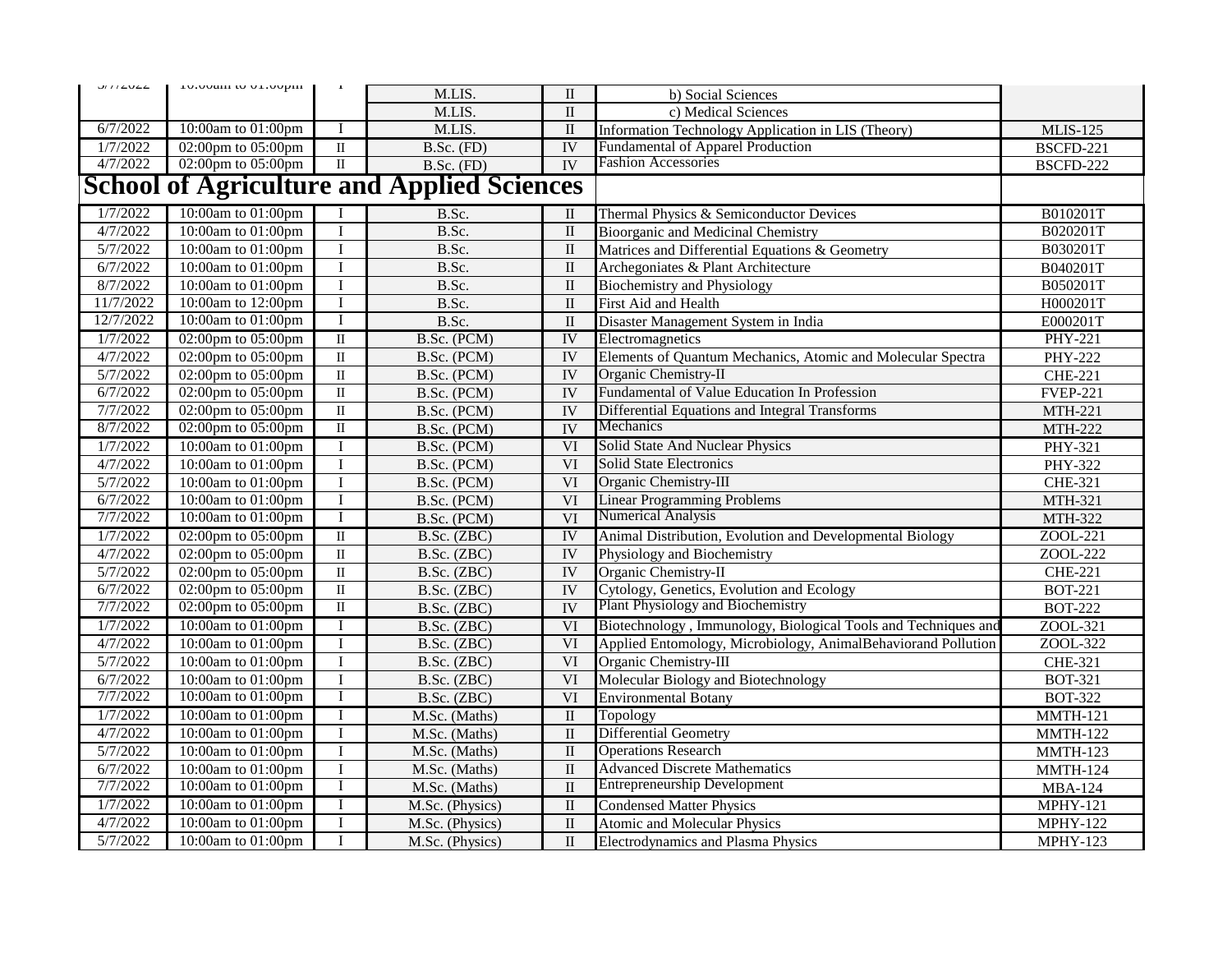| 6/7/2022  | 10:00am to 01:00pm              | $\bf{I}$            | M.Sc. (Physics)                       | $\mathbf{I}$            | <b>Statistical Physics</b>                                     | <b>MPHY-124</b>   |
|-----------|---------------------------------|---------------------|---------------------------------------|-------------------------|----------------------------------------------------------------|-------------------|
| 7/7/2022  | 10:00am to 01:00pm              | $\mathbf I$         | M.Sc. (Physics)                       | $\rm II$                | <b>Entrepreneurship Development</b>                            | <b>MBA-124</b>    |
| 1/7/2022  | 10:00am to 01:00pm              | I                   | M.Sc. (Chemistry)                     | $\rm II$                | Inorganic Chemistry-II                                         | <b>MCHE-121</b>   |
| 4/7/2022  | 10:00am to 01:00pm              | $\mathbf I$         | M.Sc. (Chemistry)                     | $\rm II$                | Organic Chemistry-II                                           | MCHE-122          |
| 5/7/2022  | 10:00am to 01:00pm              | $\bf{I}$            | M.Sc. (Chemistry)                     | $\rm II$                | Physical Chemistry-II                                          | MCHE-123          |
| 6/7/2022  | 10:00am to 01:00pm              | $\bf I$             | M.Sc. (Chemistry)                     | $\rm II$                | <b>Analytical Chemistry</b>                                    | <b>MCHE-124</b>   |
| 7/7/2022  | 10:00am to 01:00pm              | Ι                   | M.Sc. (Chemistry)                     | $\rm II$                | <b>Entrepreneurship Development</b>                            | <b>MBA-124</b>    |
| 1/7/2022  | 10:00am to 01:00pm              | $\bf{I}$            | M.Sc. (Life Science)                  | $\mathbf{I}$            | Fundamental of Ecology                                         | <b>MSLS-121</b>   |
| 4/7/2022  | 10:00am to 01:00pm              | I                   | M.Sc. (Life Science)                  | $\;$ II                 | Biodiversity                                                   | <b>MSLS-122</b>   |
| 5/7/2022  | 10:00am to 01:00pm              | $\bf I$             | M.Sc. (Life Science)                  | $\overline{\rm II}$     | <b>Bioinstrumentation and Biotechniques</b>                    | <b>MSLS-123</b>   |
| 6/7/2022  | 10:00am to 01:00pm              | I                   | M.Sc. (Life Science)                  | $\rm II$                | <b>Biostatistics and Bioinformatics</b>                        | <b>MSLS-124</b>   |
|           |                                 |                     |                                       |                         | <b>OPTIONAL</b>                                                |                   |
|           |                                 |                     | M.Sc. (Life Science)                  | $\;$ II                 | Plant Reproduction and Developmental Biology                   | MSLS-125-1        |
| 7/7/2022  | 10:00am to 01:00pm              | I                   | M.Sc. (Life Science)                  | $\rm II$                | Animal Reproduction and Developmental Biology                  | <b>MSLS-125-2</b> |
|           |                                 |                     | M.Sc. (Life Science)                  | $\;$ II                 | Microbiome Biology                                             | MSLS-125-3        |
|           |                                 |                     | M.Sc. (Life Science)                  | $\mathbf{I}$            | Plant and Animal Biotechnology                                 | <b>MSLS-125-4</b> |
| 1/7/2022  | 10:00am to 01:00pm              | I                   | $\overline{\text{B.Sc. (Ag)}}$        | $\overline{\mathbf{u}}$ | <b>Fundamentals of Crop Physiology</b>                         | AG-201            |
| 4/7/2022  | 10:00am to 01:00pm              | $\bf{I}$            | $\overline{\text{B}}$ . Sc. (Ag)      | $\rm II$                | <b>Fundamentals of Plant Biochemistry</b>                      | $AG-202$          |
| 5/7/2022  | 10:00am to 01:00pm              | $\bf{I}$            | B.Sc. (Ag)                            | $\rm II$                | <b>Fundamentals of Entomology-I</b>                            | $AG-203$          |
| 6/7/2022  | 10:00am to 01:00pm              | $\mathbf I$         | B.Sc. (Ag)                            | $\mathbf{I}$            | <b>Fundamentals of Agricultural Economics</b>                  | $AG-204$          |
| 7/7/2022  | 10:00am to 01:00pm              | $\bf{I}$            | B.Sc. (Ag)                            | $\;$ II                 | Principles of Organic Farming                                  | $AG-205$          |
| 8/7/2022  | 10:00am to 01:00pm              | $\bf{I}$            | B.Sc. (Ag)                            | $\rm II$                | <b>Fundamentals of Plant Pathology</b>                         | AG-206            |
| 11/7/2022 | 10:00am to 01:00pm              | $\mathbf I$         | B.Sc. (Ag)                            | $\rm II$                | Production Technology for Vegetables and Spices                | AG-207            |
| 12/7/2022 | 10:00am to 01:00pm              | I                   | B.Sc. (Ag)                            | $\rm II$                | Fundamentals of Agricultural Extension Education               | AG-208            |
| 13/7/2022 | 10:00am to 01:00pm              | $\bf I$             | B.Sc. (Ag)                            | $\rm II$                | Dairy Processing and Safety Issues                             | AG-209            |
| 14/7/2022 | 10:00am to 01:00pm              | I                   | B.Sc. (Ag)                            | $\rm II$                | Human Values & Ethics                                          | AG-110            |
| 1/7/2022  | 02:00pm to 05:00pm              | $\overline{\rm II}$ | B.Sc. (Ag)                            | IV                      | Field Crops-II                                                 | BSCAG-221         |
| 4/7/2022  | 02:00pm to 05:00pm              | $\overline{\rm II}$ | B.Sc. (Ag)                            | $\overline{\rm I}$      | <b>Breeding of Field Crops</b>                                 | BSCAG-222         |
| 5/7/2022  | 02:00pm to 05:00pm              | $\overline{\rm II}$ | B.Sc. (Ag)                            | $\overline{\rm I}$      | Fruits and Plantation Crops Production                         | BSCAG-223         |
| 6/7/2022  | 02:00pm to 05:00pm              | $\overline{\rm II}$ | B.Sc. (Ag)                            | <b>IV</b>               | Principles and Methods of Insect Pest Management               | BSCAG-224         |
| 7/7/2022  | $\overline{02:00pm}$ to 05:00pm | $\overline{\rm II}$ | B.Sc. (Ag)                            | $\overline{\rm I}$      | Livestock Production and Management (Including Poultry)        | BSCAG-225         |
| 8/7/2022  | 02:00pm to 05:00pm              | $\rm II$            | B.Sc. (Ag)                            | <b>IV</b>               | Health and Disease Management of Livestock (Including Poultry) | BSCAG-226         |
| 11/7/2022 | 02:00pm to 05:00pm              | $\overline{\rm II}$ | $\overline{\text{B}}$ . Sc. (Ag)      | <b>IV</b>               | Silviculture and Agro-Social forestry                          | BSCAG-227         |
| 1/7/2022  | 10:00am to 01:00pm              | I                   | $\overline{\text{B}.\text{Sc.}}$ (Ag) | VI                      | Farming Systems and Sustainable Agriculture                    | BSCAG-321         |
| 4/7/2022  | 10:00am to 01:00pm              | $\bf I$             | B.Sc. (Ag)                            | $\overline{\text{VI}}$  | Principles of Seed Technology                                  | BSCAG-322         |
| 5/7/2022  | 10:00am to 01:00pm              | $\mathbf I$         | $\overline{\text{B}}$ . Sc. (Ag)      | VI                      | Ornamental Horticulture and Landscape Gardening                | BSCAG-323         |
| 6/7/2022  | 10:00am to 01:00pm              | $\bf I$             | B.Sc. (Ag)                            | $\overline{\text{VI}}$  | <b>Agricultural Finance and Business Management</b>            | BSCAG-324         |
| 7/7/2022  | 10:00am to 01:00pm              | $\bf{I}$            | B.Sc. (Ag)                            | VI                      | <b>Milk Processing</b>                                         | BSCAG-325         |
| 8/7/2022  | 10:00am to 01:00pm              | $\mathbf I$         | B.Sc. (Ag)                            | VI                      | Post Harvest Agricultural Engineering                          | BSCAG-326         |
| 11/7/2022 | 10:00am to 01:00pm              | $\bf{I}$            | B.Sc. (Ag)                            | VI                      | <b>Elementary Nematology and Mushroom Cultivation</b>          | BSCAG-327         |
| 12/7/2022 | 10:00am to 01:00pm              | I                   | B.Sc. (Ag)                            | $\overline{VI}$         | <b>Introductory Biology</b>                                    | BSCAG-328         |
| 1/7/2022  | 10:00am to 01:00pm              | Ι.                  | M.Sc. (Ag) Agronomy                   | $\rm II$                | Agrometeorology and Crop Weather Forecasting                   | MSAGN-121         |
| 4/7/2022  | 10:00am to 01:00pm              | I                   | M.Sc. (Ag) Agronomy                   | $\rm II$                | Agronomy of Major Cereal and Pulses                            | MSAGN-122         |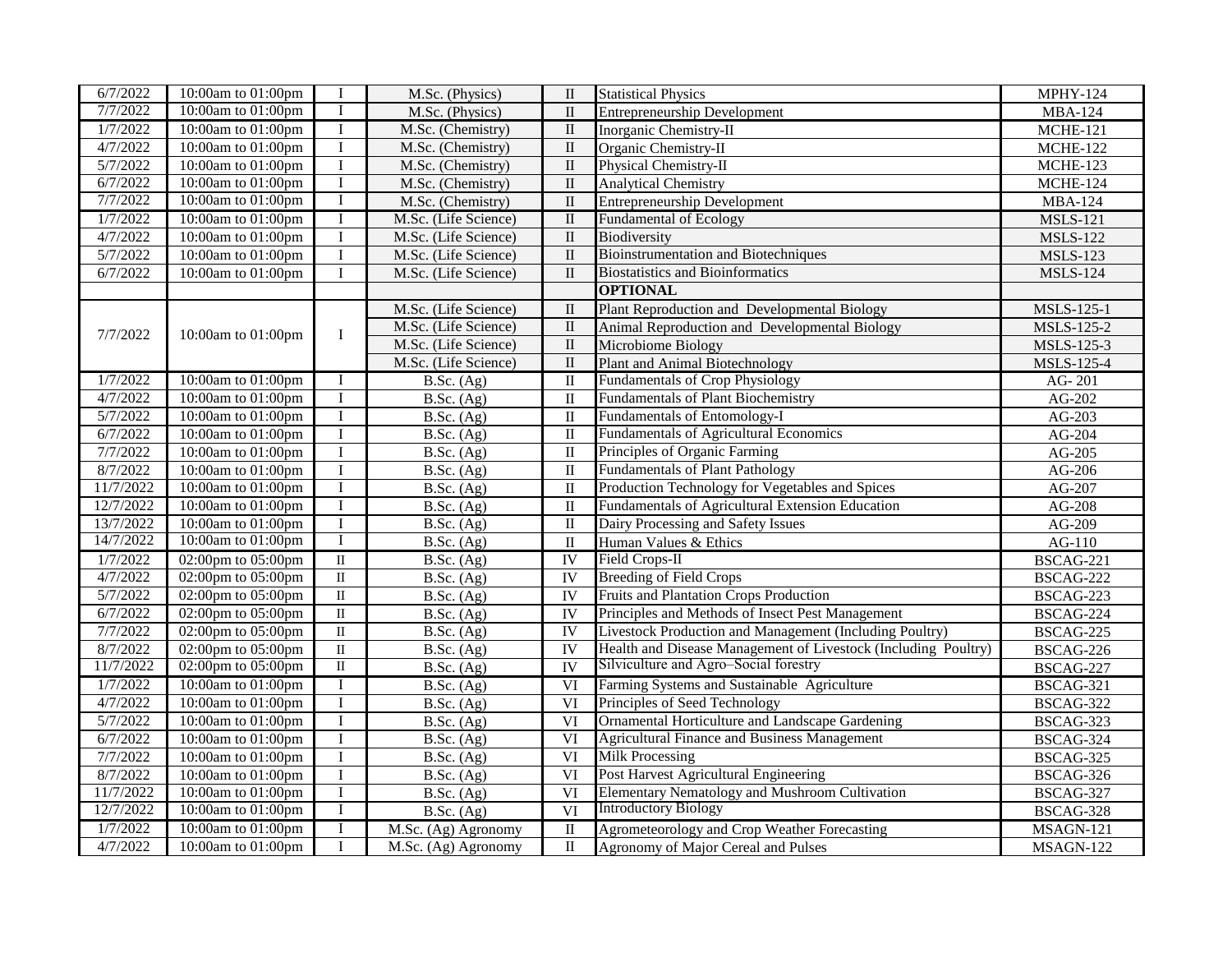| 5/7/2022             | 10:00am to 01:00pm                       | $\bf{I}$                 | M.Sc. (Ag) Agronomy     | $\mathbf{I}$             | Agronomy of Oilseed, Fiber and Sugar Crops                              | MSAGN-123          |
|----------------------|------------------------------------------|--------------------------|-------------------------|--------------------------|-------------------------------------------------------------------------|--------------------|
| 6/7/2022             | 10:00am to 01:00pm                       | $\mathbf I$              | M.Sc. (Ag) Agronomy     | $\overline{\mathbf{I}}$  | Agronomy of Medicinal, Aromatic and Underutilized Crops                 | MSAGN-124          |
| 7/7/2022             | 10:00am to 01:00pm                       | 1                        | M.Sc. (Ag) Agronomy     | $\rm II$                 | Agrostology and Agro-Forestry                                           | MSAGN-125          |
| 1/7/2022             | $02:00 \text{pm}$ to $05:00 \text{pm}$   | $\overline{\mathbf{u}}$  | M.Sc. (Ag) Agronomy     | IV                       | Advances in Crop Growth and Productivity                                | MSAGN-221          |
| 4/7/2022             | 02:00pm to 05:00pm                       | $\rm II$                 | M.Sc. (Ag) Agronomy     | <b>IV</b>                | Advances in Weed Management                                             | MSAGN-222          |
| 1/7/2022             | 10:00am to 01:00pm                       | $\bf{I}$                 | M.Sc. (Ag) Horticulture | $\overline{\mathbf{u}}$  | Production Technology of Warm Season Vegetable Crops                    | MSAGHN-121         |
| 4/7/2022             | 10:00am to 01:00pm                       | I                        | M.Sc. (Ag) Horticulture | $\rm II$                 | Seed Production Technology of Vegetable Crops                           | MSAGHN-122         |
| 5/7/2022             | 10:00am to 01:00pm                       | $\mathbf{I}$             | M.Sc. (Ag) Horticulture | $\;$ II                  | Commercial floriculture                                                 | MSAGHN-123         |
| 6/7/2022             | 10:00am to 01:00pm                       | I                        | M.Sc. (Ag) Horticulture | $\overline{\mathbf{u}}$  | Landscaping and Ornamental Gardening                                    | MSAGHN-124         |
| 7/7/2022             | 10:00am to 01:00pm                       | $\bf{I}$                 | M.Sc. (Ag) Horticulture | $\overline{\mathbf{u}}$  | Advances in Breeding of Plantation Crops and Spices                     | MSAGHN-125         |
| 1/7/2022             | $02:00 \text{pm}$ to $05:00 \text{pm}$   | $\overline{\mathbf{u}}$  | M.Sc. (Ag) Horticulture | IV                       | Advances in Breeding of Medicinal and Aromatic Crops                    | MSAGHN-221         |
| 4/7/2022             | 02:00pm to 05:00pm                       | $\overline{\mathbf{u}}$  | M.Sc. (Ag) Horticulture | $\overline{\rm I}$       | <b>Advances in Olericulture</b>                                         | MSAGHN-222         |
| 1/7/2022             | 10:00am to 01:00pm                       | $\bf{I}$                 | M.Sc. (Ag) GPB          | $\overline{\mathbf{u}}$  | <b>Biotechnology for Crop Improvement</b>                               | MSAGGPB-121        |
| 4/7/2022             | 10:00am to 01:00pm                       | $\bf{I}$                 | M.Sc. (Ag) GPB          | $\;$ II                  | Cell Biology and Molecular Genetics                                     | MSAGGPB 122        |
| 5/7/2022             | 10:00am to 01:00pm                       | I                        | M.Sc. (Ag) GPB          | $\;$ II                  | Mutagenesis and Mutation Breeding                                       | MSAGGPB 123        |
| 6/7/2022             | 10:00am to 01:00pm                       | $\mathbf I$              | M.Sc. (Ag) GPB          | $\rm II$                 | Principles of Quantitative Genetics                                     | MSAGGPB 124        |
| 7/7/2022             | 10:00am to 01:00pm                       |                          | M.Sc. (Ag) GPB          | $\;$ II                  | Conservation & utilization of plant genetics resources                  | MSAGGPB-125        |
| 1/7/2022             | 02:00pm to 05:00pm                       | $\overline{\mathbf{u}}$  | M.Sc. (Ag) GPB          | $\overline{IV}$          | Genomics, Transcriptomics and Proteomics                                | MSAGGPB-221        |
| 4/7/2022             | 02:00pm to 05:00pm                       | $\mathbf{I}$             | M.Sc. (Ag) GPB          | IV                       | Principles and Practices of Seed Production                             | MSAGGPB-222        |
|                      | <b>School of Law</b>                     |                          |                         |                          |                                                                         |                    |
| 1/7/2022             | 10:00am to 01:00pm                       | $\bf{I}$                 | B.A-LL.B.               | $\overline{\mathbf{I}}$  | $English-II$                                                            | <b>BAEN-121</b>    |
| 4/7/2022             | 10:00am to 01:00pm                       | $\mathbf I$              | B.A-LL.B.               | $\rm II$                 | Economics-II                                                            | BAECN-122          |
| 5/7/2022             | 10:00am to 01:00pm                       | I                        | B.A-LL.B.               | $\rm II$                 | Political Science-II                                                    | <b>BAPS-123</b>    |
| 6/7/2022             | 10:00am to 01:00pm                       | $\mathbf I$              | B.A-LL.B.               | $\overline{\mathbf{I}}$  | Hindi-II                                                                | <b>BAHN-124</b>    |
| 7/7/2022             | 10:00am to 01:00pm                       | $\bf{I}$                 | B.A-LL.B.               | $\;$ II                  | <b>Indian Legal History</b>                                             | LLB-125            |
| 8/7/2022             | 10:00am to 01:00pm                       | I                        | B.A-LL.B.               | $\rm II$                 | Law of Contract-II                                                      | LLB-126            |
| 1/7/2022             | 02:00pm to 05:00pm                       | $\overline{\mathbf{u}}$  | B.A-LL.B.               | $\overline{\text{IV}}$   | Sociology-II                                                            | <b>BASL-221</b>    |
| 4/7/2022             | 02:00pm to 05:00pm                       | $\overline{\rm II}$      | B.A-LL.B.               | $\overline{\rm I}$       | History-I                                                               | <b>BAHT-222</b>    |
| 5/7/2022             | 02:00pm to 05:00pm                       | $\rm II$                 | B.A-LL.B.               | <b>IV</b>                | Constitutional Law-II                                                   | LLB-121            |
| 6/7/2022             | 02:00pm to 05:00pm                       |                          |                         |                          |                                                                         |                    |
| 7/7/2022             |                                          | $\overline{\rm II}$      | B.A-LL.B.               | <b>IV</b>                | Law of Torts-II                                                         | LLB-123            |
|                      | 02:00pm to 05:00pm                       | $\overline{\rm II}$      | B.A-LL.B.               | <b>IV</b>                | Family Law-II                                                           | LLB-113            |
| 8/7/2022             | 02:00pm to 05:00pm                       | $\;$ II                  | B.A-LL.B.               | $\overline{\rm I}$       | Law of Crime                                                            | LLB-226            |
| 1/7/2022             | 10:00am to 01:00pm                       | $\bf{I}$                 | B.A-LL.B.               | VI                       | Sociology-III                                                           | <b>BASL-321</b>    |
| 4/7/2022             | 10:00am to 01:00pm                       | $\mathbf I$              | $B.A-LL.B.$             | VI                       | History-III                                                             | <b>BAHT-322</b>    |
| 5/7/2022             | 10:00am to 01:00pm                       | $\bf I$                  | B.A-LL.B.               | $\overline{\text{VI}}$   | <b>Interpretation of Statutes</b>                                       | LLB-323            |
| 6/7/2022             | 10:00am to 01:00pm                       | $\bf I$                  | B.A-LL.B.               | $\overline{\text{VI}}$   | Women and Law                                                           | LLB-325            |
| 7/7/2022             | 10:00am to 01:00pm                       | $\mathbf I$              | B.A-LL.B.               | $\overline{\text{VI}}$   | Company Law-I                                                           | LLB-215            |
| 8/7/2022             | 10:00am to 01:00pm                       | <sup>1</sup>             | B.A-LL.B.               | VI                       | Jurisprudence-I                                                         | LLB-211            |
| 1/7/2022             | $02:00 \text{pm}$ to $05:00 \text{pm}$   | $\overline{\mathbf{u}}$  | B.A-LL.B.               | VIII                     | Labour Law-II                                                           | LLB-222            |
| 4/7/2022             | 02:00pm to 05:00pm                       | $\rm II$                 | B.A-LL.B.               | $\overline{\text{VIII}}$ | Law of Taxation-II                                                      | LLB-223            |
| 5/7/2022<br>6/7/2022 | 02:00pm to 05:00pm<br>02:00pm to 05:00pm | $\rm II$<br>$\mathbf{I}$ | B.A-LL.B.<br>B.A-LL.B.  | VIII<br><b>VIII</b>      | <b>Intellecul Property law</b><br>Alternate means of settlement dispute | LLB-225<br>LLB-212 |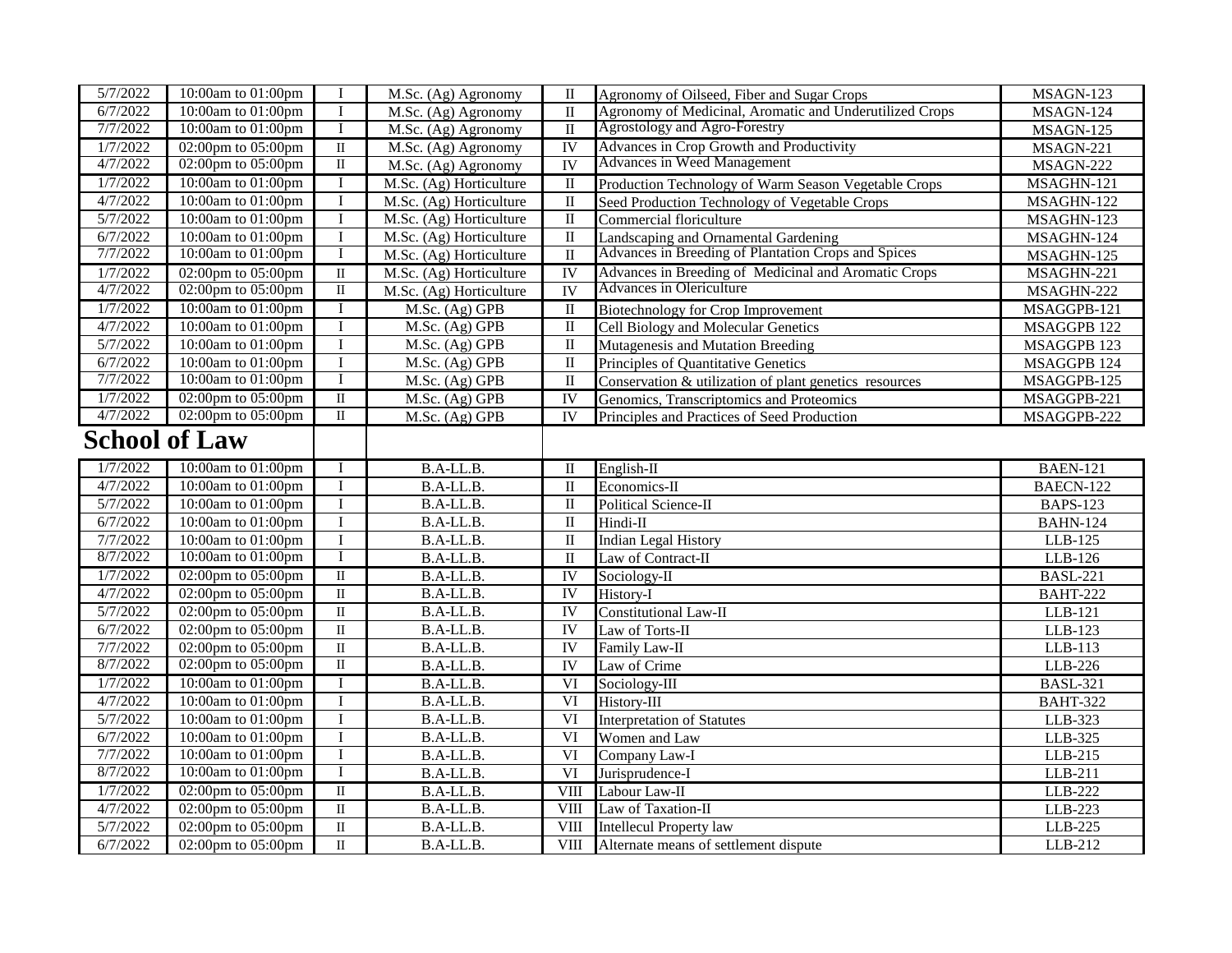| 7/7/2022             | 02:00pm to 05:00pm                                     | $\mathbf I$             | B.A-LL.B.      | <b>VIII</b>             | <b>Administrative Law</b>                                                        | LLB-122                          |
|----------------------|--------------------------------------------------------|-------------------------|----------------|-------------------------|----------------------------------------------------------------------------------|----------------------------------|
| 1/7/2022             | 10:00am to 01:00pm                                     | $\bf{I}$                | B.A-LL.B.      | $\overline{X}$          | Law of Evidence                                                                  | <b>BAL-5101</b>                  |
| 4/7/2022             | 10:00am to 01:00pm                                     | $\bf{I}$                | B.A-LL.B.      | $\mathbf X$             | Professonal Ethics and Professional Accounting System                            | <b>BAL-5102</b>                  |
| 1/7/2022             | 10:00am to 01:00pm                                     | $\mathbf I$             | LL.B.          | $\mathbf{I}$            | Constitutional Law-II                                                            | LLB-121                          |
| 4/7/2022             | 10:00am to 01:00pm                                     | $\mathbf I$             | LL.B.          | $\mathbf{I}$            | Administrative Law                                                               | LLB-122                          |
| 5/7/2022             | 10:00am to 01:00pm                                     | $\overline{I}$          | LL.B.          | $\overline{\mathbf{u}}$ | Law of Torts-II and Consumer Protection Act, 1986                                | LLB-123                          |
| 6/7/2022             | 10:00am to 01:00pm                                     | $\bf{I}$                | LL.B.          | $\mathbf I$             | Public International Law                                                         | LLB-124                          |
| 7/7/2022             | 10:00am to 01:00pm                                     | $\bf I$                 | LL.B.          | $\;$ II                 | <b>Indian Legal History</b>                                                      | LLB-125                          |
| 8/7/2022             | 10:00am to 01:00pm                                     | $\mathbf I$             | LL.B.          | $\;$ II                 | Law of Contract-II                                                               | LLB-126                          |
| 1/7/2022             | 02:00pm to 05:00pm                                     | $\overline{\mathbf{u}}$ | LL.B.          | IV                      | Jurisprudence-II                                                                 | LLB-221                          |
| 4/7/2022             | 02:00pm to 05:00pm                                     | $\rm II$                | LL.B.          | IV                      | Labour Law-II                                                                    | LLB-222                          |
| 5/7/2022             | 02:00pm to 05:00pm                                     | $\rm II$                | LL.B.          | IV                      | Law of Taxation-II (Indirect Taxation)                                           | LLB-223                          |
| 6/7/2022             | 02:00pm to 05:00pm                                     | $\overline{\mathbf{u}}$ | LL.B.          | $\overline{IV}$         | Company Law-II                                                                   | LLB-224                          |
| 7/7/2022             | $\overline{02:00pm}$ to 05:00pm                        | $\overline{\rm II}$     | LL.B.          | <b>IV</b>               | Law of Intellectual Property Rights                                              | LLB-225                          |
| 8/7/2022             | 02:00pm to 05:00pm                                     | $\overline{\mathbf{u}}$ | LL.B.          | <b>IV</b>               | Law of Crime                                                                     | LLB-226                          |
| 1/7/2022             | 10:00am to 01:00pm                                     | $\mathbf I$             | LL.B.          | VI                      | Civil Procedure Code                                                             | LLB-321                          |
| 4/7/2022             | 10:00am to 01:00pm                                     | $\mathbf I$             | LL.B.          | VI                      | Professional Ethics and Internship                                               | LLB-324                          |
| 5/7/2022             | 10:00am to 01:00pm                                     | $\rm I$                 | LL.B.          | $\overline{VI}$         | <b>Interpretation of Statutes</b>                                                | LLB-323                          |
| 6/7/2022             | 10:00am to 01:00pm                                     | I                       | LL.B.          | VI                      | Women and Law                                                                    | LLB-325                          |
| 1/7/2022             | 10:00am to 01:00pm                                     | $\mathbf I$             | LL.M.          | $\overline{\mathbf{I}}$ | Constitutional Law of India-II                                                   | LLM-121                          |
| 4/7/2022             | 10:00am to 01:00pm                                     | $\bf I$                 | LL.M.          | $\;$ II                 | Jurisprudence-II                                                                 | LLM-122                          |
| 5/7/2022             | 10:00am to 01:00pm                                     | $\mathbf{I}$            | LL.M.          | $\overline{\mathbf{u}}$ | Legal Education & Research Methodology                                           | LLM-123                          |
|                      | <b>School of Education</b>                             |                         |                |                         |                                                                                  |                                  |
| 1/7/2022             | 10:00am to 01:00pm                                     | Ι.                      | B.Ed.          | I year                  | Contemporary India and Education                                                 | <b>BED-111</b>                   |
|                      |                                                        |                         |                |                         |                                                                                  |                                  |
| 4/7/2022             | 10:00am to 01:00pm                                     | $\mathbf I$             | B.Ed.          | I year                  | Philosophical and Sociological Perspective of Education                          | <b>BED-112</b>                   |
| 5/7/2022             | 10:00am to 01:00pm                                     | $\bf I$                 | B.Ed.          | I year                  | Growing up as a Learner                                                          | <b>BED-113</b>                   |
| 6/7/2022             | 10:00am to 01:00pm                                     | I                       | B.Ed.          | I year                  | Teacher, Teaching and Technology                                                 | <b>BED-114</b>                   |
|                      |                                                        |                         |                |                         | Pedagogy Courses (PC 1 & PC 2) (Any two School subjects to be                    |                                  |
|                      |                                                        |                         |                |                         | studied as Pedagogy Course)                                                      |                                  |
| 7/7/2022             | 10:00am to 01:00pm                                     | $\bf I$                 | B.Ed.          |                         | I year Pedagogy of Hindi                                                         | <b>BED-115</b>                   |
| 7/7/2022             | 10:00am to 01:00pm                                     | $\mathbf I$             | B.Ed.          |                         | I year Pedagogy of English                                                       | <b>BED 117</b>                   |
| 7/7/2022             | 10:00am to 01:00pm                                     | $\bf I$                 | B.Ed.          | I year                  | Pedagogy of Physical Science                                                     | <b>BED-1110</b>                  |
| 8/7/2022             | 10:00am to 01:00pm                                     | $\rm I$                 | B.Ed.          | I year                  | Pedagogy of Social Sciences                                                      | <b>BED-118</b>                   |
| 8/7/2022             | 10:00am to 01:00pm                                     | $\mathbf I$             | B.Ed.          | I year                  | Pedagogy of Mathematics                                                          | <b>BED-119</b>                   |
| 8/7/2022             | 10:00am to 01:00pm                                     | $\rm I$                 | B.Ed.          | I year                  | Pedagogy of Biological Sciences                                                  | <b>BED-1111</b>                  |
| 8/7/2022             | 10:00am to 01:00pm                                     | $\mathbf I$             | B.Ed.          | I year                  | Pedagogy of Sanskrit                                                             | <b>BED-116</b>                   |
| 11/7/2022            | 10:00am to 01:00pm                                     | $\bf I$                 | B.Ed.          | I year                  | Pedagogy of commerce                                                             | <b>BED-1112</b>                  |
| 11/7/2022            | 10:00am to 01:00pm                                     | $\bf I$                 | B.Ed.          |                         | I year Pedagogy of Computer Science                                              | <b>BED-1113</b>                  |
| 11/7/2022            | 10:00am to 01:00pm                                     | $\mathbf I$             | B.Ed.          |                         | I year Pedagogy of Home Science                                                  | <b>BED-1114</b>                  |
| 1/7/2022             | 02:00pm to 05:00pm                                     | $\overline{\mathbf{u}}$ | B.Ed.          |                         | II year Creating an Inclusive School                                             | <b>BED-211</b>                   |
| 4/7/2022<br>5/7/2022 | $\overline{02:}00$ pm to 05:00pm<br>02:00pm to 05:00pm | $\rm II$<br>$\rm II$    | B.Ed.<br>B.Ed. |                         | II year Gender, School and Society<br>II year Knowledge, Language and Curriculum | <b>BED-212</b><br><b>BED-213</b> |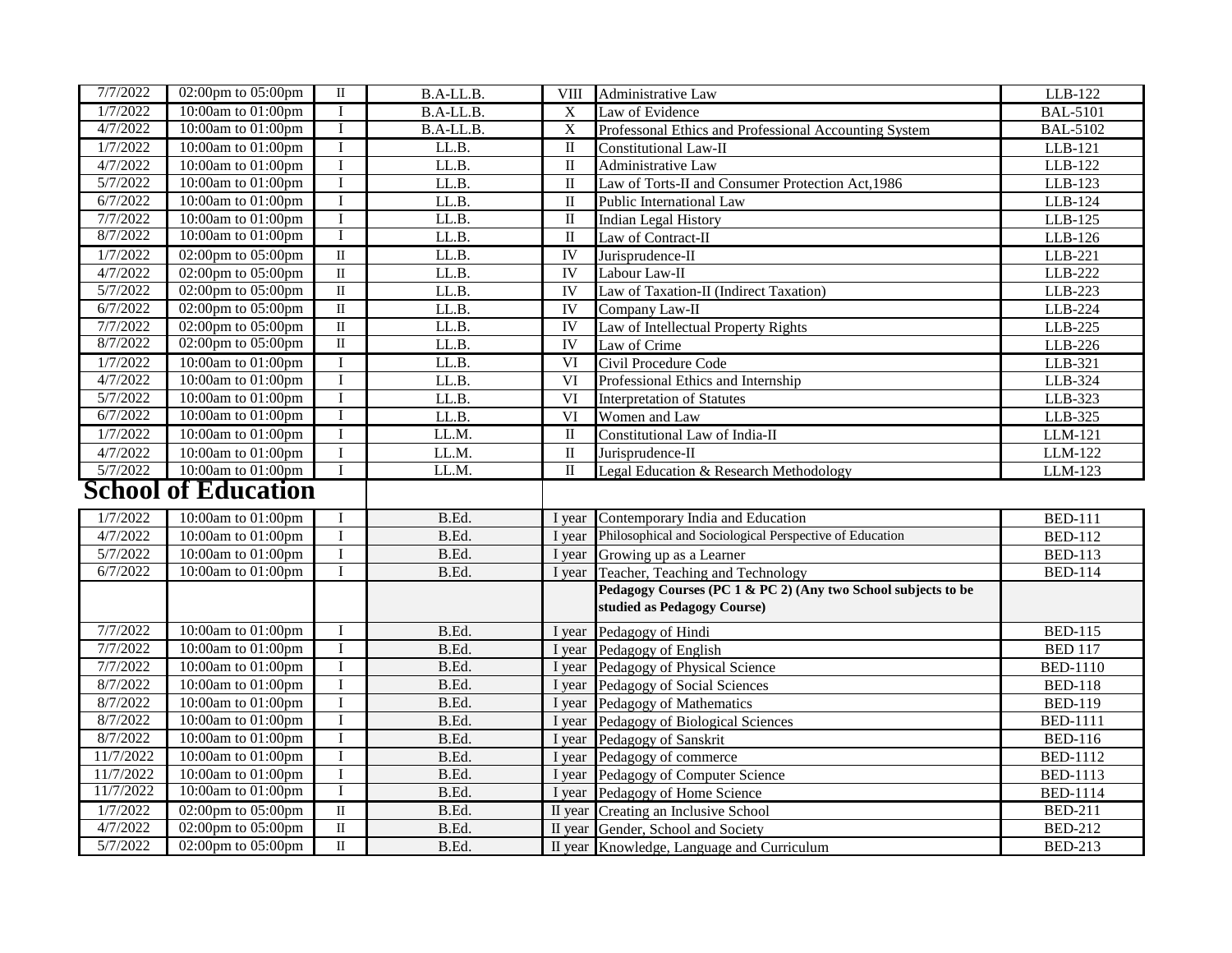| 6/7/2022 | 02:00pm to 05:00pm | $\mathbf{I}$ | B.Ed.           |              | II year Assessment for Learning                   | <b>BED-214</b> |
|----------|--------------------|--------------|-----------------|--------------|---------------------------------------------------|----------------|
|          |                    |              |                 |              | <b>Elective Course (Any One)</b>                  |                |
|          |                    |              | B.Ed.           |              | II year Educational Administration and Management | <b>BED-215</b> |
| 7/7/2022 | 02:00pm to 05:00pm | $\mathbf{I}$ | B.Ed.           |              | II year Guidance and Counseling                   | <b>BED-216</b> |
|          |                    |              | B.Ed.           |              | II year Environmental Education                   | <b>BED-217</b> |
|          |                    |              | B.Ed.           |              | II year Health, Physical Education and Yoga       | <b>BED-218</b> |
| 1/7/2022 | 10:00am to 01:00pm | I            | M.A.(Education) | $\mathbf{I}$ | <b>Educational Technology</b>                     | MAEDU-121      |
| 4/7/2022 | 10:00am to 01:00pm | $\mathbf I$  | M.A.(Education) | $\mathbf{I}$ | Guidance and Counseling                           | MAEDU-122      |
| 5/7/2022 | 10:00am to 01:00pm | $\bf{I}$     | M.A.(Education) | $\mathbf{I}$ | Educational Management & Administration           | MAEDU-123      |
| 6/7/2022 | 10:00am to 01:00pm | I            | M.A.(Education) | $\mathbf{I}$ | Gender School and Society                         | MAEDU-124      |
| 1/7/2022 | 10:00am to 01:00pm | I            | B.El.Ed.        |              | III year Basic Concept in Education               | BELED-F-311    |
| 4/7/2022 | 10:00am to 01:00pm | $\mathbf I$  | B.El.Ed.        |              | III year School Planning & Management             | BELED-F-312    |
| 5/7/2022 | 10:00am to 01:00pm | $\mathbf I$  | B.El.Ed.        |              | III year Logic of mathematics Education           | BELED-F-313    |
| 6/7/2022 | 10:00am to 01:00pm | $\mathbf{I}$ | B.El.Ed.        |              | <b>III</b> year Pedagogy of Environmental Studies | BELED-F-314    |
|          |                    |              |                 |              | Liberal Course - (Any one of the following)       |                |
|          |                    |              | B.El.Ed.        |              | III year English-II                               | BELED-O-315    |
|          |                    |              | B.El.Ed.        |              | III year Hindi-II                                 | BELED-O-316    |
|          |                    |              | B.El.Ed.        |              | III year History-II                               | BELED-O-317    |
|          |                    | $\mathbf I$  | B.El.Ed.        |              | III year Geography- II                            | BELED-O-318    |
| 7/7/2022 | 10:00am to 01:00pm |              | B.El.Ed.        |              | III year Economics-II                             | BELED-O-319    |
|          |                    |              | B.El.Ed.        |              | III year Political Science-II                     | BELED-O-320    |
|          |                    |              | B.El.Ed.        |              | <b>III</b> year Mathematics-II                    | BELED-O-321    |
|          |                    |              | B.El.Ed.        |              | III year Physics-II                               | BELED-O-322    |
|          |                    |              | B.El.Ed.        | III year     | Chemistry-II                                      | BELED-O-323    |
|          |                    |              | B.El.Ed         |              | III year Biology-II                               | BELED-O-324    |
| 1/7/2022 | 02:00pm to 05:00pm | $\mathbf{I}$ | B.El.Ed.        |              | <b>IV</b> year Curriculum Studies                 | BELED-F-411    |
| 4/7/2022 | 02:00pm to 05:00pm | $\;$ II      | B.El.Ed.        |              | IV year Gender, School and Society                | BELED-F-412    |
|          |                    |              |                 |              | Pedagogy Course (Any One of the following)        |                |
|          |                    |              | B.El.Ed.        |              | IV year Pedagogy of Language                      | BELED-F-413    |
| 5/7/2022 | 02:00pm to 05:00pm | П            | B.El.Ed.        |              | IV year Pedagogy of Mathematics                   | BELED-F-414    |
|          |                    |              | B.El.Ed.        |              | IV year Pedagogy of Natural Science               | BELED-F-415    |
|          |                    |              | B.El.Ed.        |              | IV year Pedagogy of Social science                | BELED-F-416    |
|          |                    |              |                 |              | Specialized Course (Any one of the following)     |                |
| 6/7/2022 | 02:00pm to 05:00pm | $\rm II$     | B.El.Ed.        |              | IV year Computer Education                        | BELED-F-417    |
|          |                    |              | B.El.Ed.        |              | IV year Special Education                         | BELED-F-418    |

## **School of Management and Business Studies**

| 1/7/2022 | 10:00am to 01:00pm | <b>BBA</b> | <b>Organisation</b> Behaviour | Part A F010201T |
|----------|--------------------|------------|-------------------------------|-----------------|
| 4/7/2022 | 10:00am to 01:00pm | <b>BBA</b> | <b>Business Finance</b>       | Part B F010201T |
| 5/7/2022 | 10:00am to 01:00pm | <b>BBA</b> | Human Resource Development    | Part A F010202T |
| 6/7/2022 | 10:00am to 01:00pm | <b>BBA</b> | Marketing Theory & Practices  | Part B F010202T |
| 7/7/2022 | 10:00am to 01:00pm | <b>BBA</b> | <b>Business Mathematics</b>   | Part A F010203T |
| 8/7/2022 | 10:00am to 01:00pm | <b>BBA</b> | <b>Advertising Management</b> | Part B F010203T |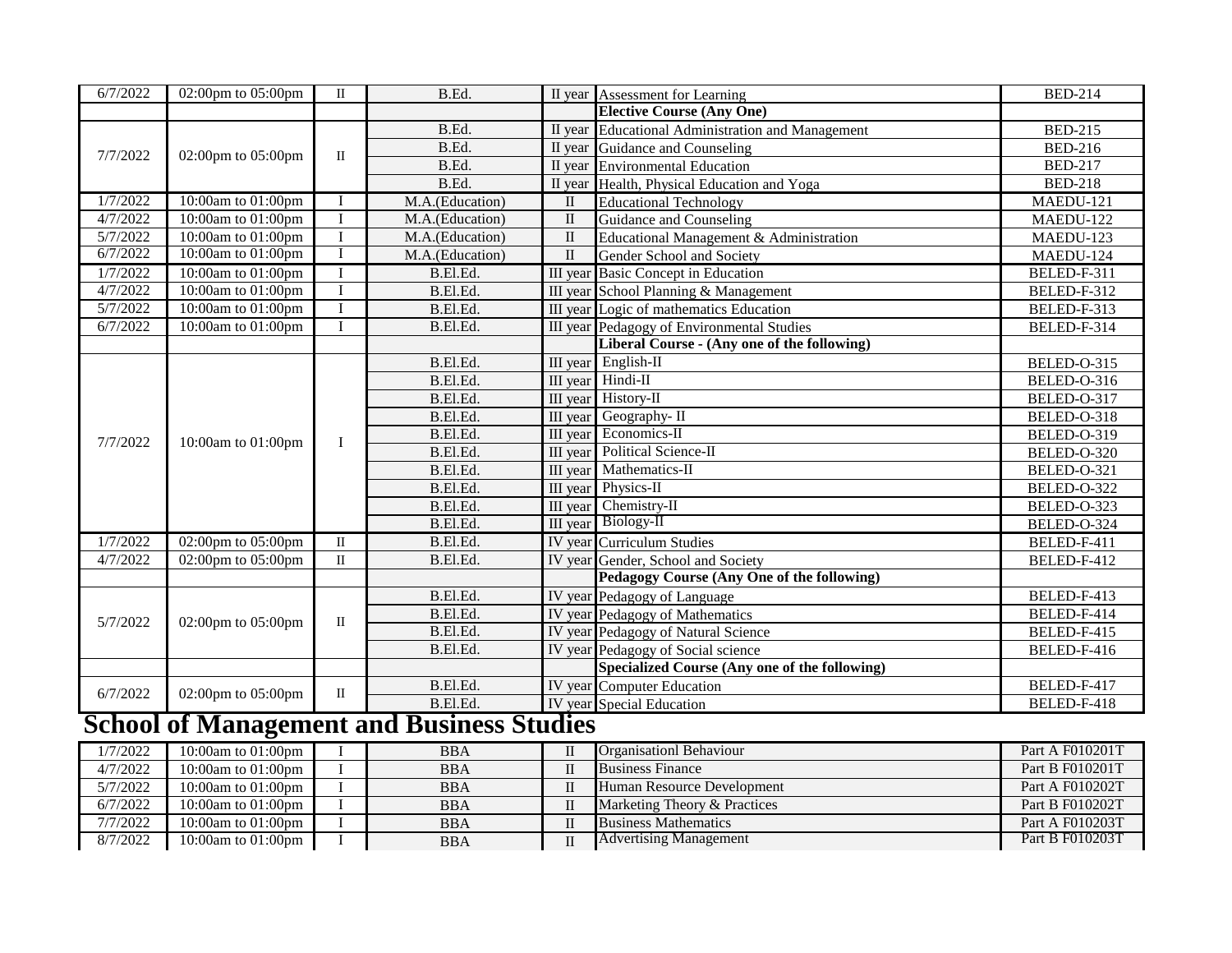| 1/7/2022             | 02:00pm to 05:00pm                     | $\overline{\mathbf{u}}$ | <b>BBA</b>              | IV                      | <b>Financial Management</b>                                                       | <b>BBA-221</b>                   |
|----------------------|----------------------------------------|-------------------------|-------------------------|-------------------------|-----------------------------------------------------------------------------------|----------------------------------|
| 4/7/2022             | 02:00pm to 05:00pm                     | $\rm II$                | <b>BBA</b>              | <b>IV</b>               | Production & Operational Management                                               |                                  |
| 5/7/2022             |                                        | $\rm II$                |                         |                         | <b>Accounting for Managers</b>                                                    | <b>BBA-222</b><br><b>BBA-223</b> |
|                      | 02:00pm to 05:00pm                     |                         | <b>BBA</b>              | IV                      | <b>Human Resource Management</b>                                                  |                                  |
| 6/7/2022             | $\overline{02:00pm}$ to 05:00pm        | $\rm II$                | $\overline{\text{BBA}}$ | <b>IV</b>               |                                                                                   | <b>BBA-224</b>                   |
| 7/7/2022<br>8/7/2022 | 02:00pm to 05:00pm                     | $\overline{\rm II}$     | <b>BBA</b>              | <b>IV</b>               | <b>Business Values &amp; Ethics</b><br><b>Introduction to Positive Psychology</b> | <b>BBA-225</b><br>MC-221         |
|                      | 02:00pm to 05:00pm                     | $\mathbf{I}$            | <b>BBA</b>              | $\overline{IV}$         |                                                                                   |                                  |
| 1/7/2022             | 10:00am to 01:00pm                     | $\bf{I}$                | <b>MBA</b>              | $\;$ II                 | <b>Business Accounting</b>                                                        | <b>MBA-121</b>                   |
| 4/7/2022             | 10:00am to 01:00pm                     | $\bf{I}$                | <b>MBA</b>              | $\mathbf{I}$            | Cost & Management Accounting                                                      | <b>MBA-122</b>                   |
| 5/7/2022             | 10:00am to 01:00pm                     | $\bf I$                 | <b>MBA</b>              | $\rm II$                | Corporate Finance                                                                 | <b>MBA-123</b>                   |
| 6/7/2022             | 10:00am to 01:00pm                     | $\mathbf I$             | <b>MBA</b>              | $\rm II$                | <b>Quantitative Techniques</b>                                                    | <b>MBA-125</b>                   |
| 7/7/2022             | 10:00am to 01:00pm                     | I                       | <b>MBA</b>              | $\rm II$                | <b>Entrepreneurship Development</b>                                               | <b>MBA-124</b>                   |
| 8/7/2022             | 10:00am to 01:00pm                     | $\bf{I}$                | <b>MBA</b>              | $\mathbf{I}$            | Human Resource Management                                                         | <b>MBA-126</b>                   |
| 11/7/2022            | 10:00am to 01:00pm                     | I                       | <b>MBA</b>              | $\mathbf{I}$            | Organisationl Behaviour                                                           | <b>MBA-127</b>                   |
| 1/7/2022             | 10:00am to 01:00pm                     | $\bf{I}$                | B.Com.                  | $\overline{\mathbf{u}}$ | <b>Business Management</b>                                                        | C010201T                         |
| 4/7/2022             | 10:00am to 01:00pm                     | $\bf I$                 | B.Com.                  | $\rm II$                | <b>Financial Accounting</b>                                                       | C010202T                         |
| 5/7/2022             | 10:00am to 01:00pm                     | $\bf{I}$                | B.Com.                  | $\rm II$                | <b>Essentials of E-Commerce</b>                                                   | C010204T                         |
| 6/7/2022             | 10:00am to 01:00pm                     | $\bf I$                 | B.Com.                  | $\rm II$                | Agricultural & Labour Economics (Minor Elective)                                  | A000201T                         |
| 11/7/2022            | 10:00am to 12:00pm                     | I                       | B.Com.                  | $\;$ II                 | First Aid and Health                                                              | H000201T                         |
| 1/7/2022             | $02:00 \text{pm}$ to $05:00 \text{pm}$ | $\overline{\mathbf{u}}$ | B.Com.                  | IV                      | <b>Financial Management</b>                                                       | <b>BBA-221</b>                   |
| 5/7/2022             | 02:00pm to $05:00$ pm                  | $\rm II$                | B.Com.                  | <b>IV</b>               | <b>Accounting for Managers</b>                                                    | <b>BBA-223</b>                   |
| 6/7/2022             | 02:00pm to 05:00pm                     | $\rm II$                | B.Com.                  | IV                      | <b>Corporate Accounting</b>                                                       | <b>BCOM-222</b>                  |
| 7/7/2022             | 02:00pm to 05:00pm                     | $\rm II$                | B.Com.                  | <b>IV</b>               | <b>Income Tax</b>                                                                 | <b>BCOM-223</b>                  |
| 8/7/2022             | 02:00pm to 05:00pm                     | $\overline{\rm II}$     | B.Com.                  | <b>IV</b>               | <b>Introduction to Positive Psychology</b>                                        | $MC-221$                         |
| 1/7/2022             | 02:00pm to 05:00pm                     | $\overline{\mathbf{u}}$ | M.Com.                  | IV                      | <b>Research Methodology</b>                                                       | <b>MCOM-221</b>                  |
| 4/7/2022             | 02:00pm to 05:00pm                     | $\rm II$                | M.Com.                  | IV                      | E-commerce                                                                        | <b>MCOM-222</b>                  |
| 5/7/2022             | 02:00pm to 05:00pm                     | $\rm II$                | M.Com.                  | <b>IV</b>               | Supply Chain management                                                           | <b>MCOM-223</b>                  |
| 6/7/2022             | 02:00pm to 05:00pm                     | $\rm II$                | M.Com.                  | IV                      | <b>Stragetic Management</b>                                                       | <b>MCOM-224</b>                  |
|                      |                                        |                         |                         |                         |                                                                                   |                                  |
|                      | <b>School of Pharmacy</b>              |                         |                         |                         |                                                                                   |                                  |
| 1/7/2022             | 10:00am to 01:00pm                     | $\bf{I}$                | D. Pharm.               | I                       | Pharmaceutics                                                                     | ER20-11T                         |
| 4/7/2022             | 10:00am to 01:00pm                     | $\mathbf I$             | D. Pharm.               | $\bf I$                 | Pharmaceutical Chemistry                                                          | ER20-12T                         |
| 5/7/2022             | 10:00am to 01:00pm                     | I                       | D. Pharm.               | $\bf I$                 | Pharmacognosy                                                                     | ER20-13T                         |
| 6/7/2022             | 10:00am to 01:00pm                     | $\bf{I}$                | D. Pharm.               | $\mathbf I$             | Human Anatomy & Physiology                                                        | ER20-14T                         |
| 7/7/2022             | 10:00am to 01:00pm                     | I                       | D. Pharm.               | $\mathbf{I}$            | Social Pharmacy                                                                   |                                  |
| 1/7/2022             | 02:00pm to 05:00pm                     | $\overline{\mathbf{u}}$ |                         |                         |                                                                                   | ER20-15T                         |
|                      |                                        |                         | D. Pharm.               | $\;$ II                 | Pharmaceutics                                                                     | DPH-211                          |
| 4/7/2022             | 02:00pm to 05:00pm                     | $\rm II$                | D. Pharm.               | $\rm II$                | <b>Pharmaceutical Chemistry</b>                                                   | DPH-212                          |
| 5/7/2022             | 02:00pm to 05:00pm                     | $\overline{\rm II}$     | D. Pharm.               | $\;$ II                 | Pharmacology and Toxicology                                                       | DPH-213                          |
| 6/7/2022             | 02:00pm to 05:00pm                     | $\overline{\rm II}$     | D. Pharm.               | $\;$ II                 | Pharmaceutical Jurisprudence                                                      | DPH-214                          |
| 7/7/2022             | 02:00pm to 05:00pm                     | $\overline{\rm II}$     | D. Pharm.               | $\;$ II                 | Drug Store and Business Management                                                | DPH-215                          |
| 8/7/2022             | 02:00pm to 05:00pm                     | $\overline{\rm II}$     | D. Pharm.               | $\mathbf{I}$            | <b>Hospital and Clinical Pharmacy</b>                                             | DPH-216                          |
| 1/7/2022             | 10:00am to 01:00pm                     | $\bf{I}$                | B. Pharm.               | $\rm II$                | Human Anatomy and Physiology-II                                                   | <b>BP-201T</b>                   |
| 4/7/2022             | 10:00am to 01:00pm                     | $\mathbf I$             | B. Pharm.               | $\rm II$                | Pharmaceutical Organic Chemistry-I                                                | <b>BP-202T</b>                   |